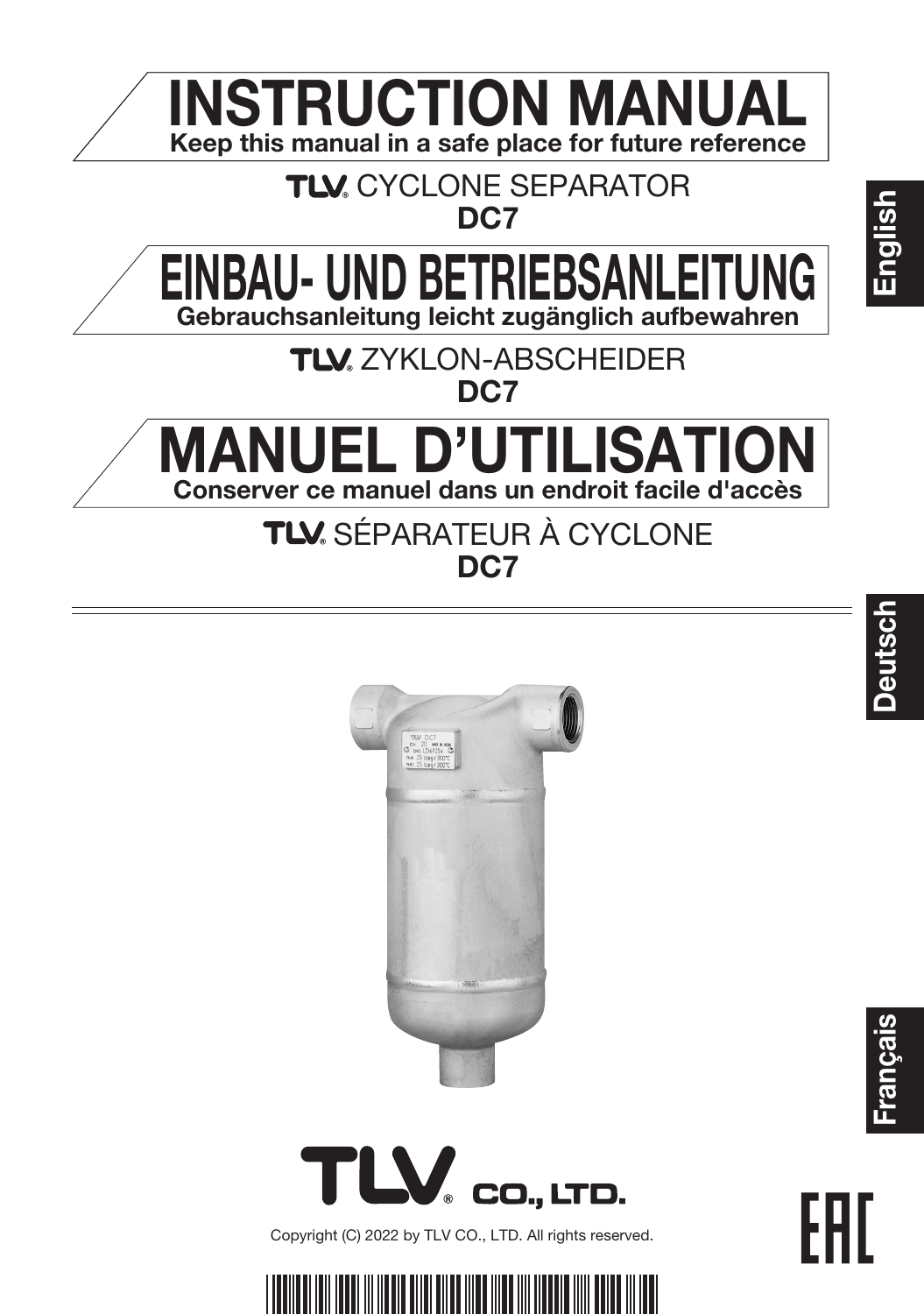### **Introduction**

Before beginning installation or maintenance, please read this manual to ensure correct use of the product. Keep the manual in a safe place for future reference.

This separator is a welded-unit construction cyclone separator that uses centrifugal force to separate condensate from steam or air in piping lines.

This cyclone separator is suitable for use in process applications that require high-quality steam or air up to 2.5 MPaG (355 psig).

Do not use for toxic, flammable or otherwise hazardous fluids.

1 MPa = 10.197 kg/cm<sup>2</sup>, 1 bar = 0.1 MPa

For products with special specifications or with options not included in this manual, contact TLV for instructions.

The contents of this manual are subject to change without notice.

### **Einführung**

Bitte lesen Sie die Betriebsanleitung vor Einbau und Inbetriebnahme sorgfältig durch und bewahren Sie sie für späteren Gebrauch an einem leicht zugänglichen Ort auf.

Dieser vollverschweißte Zyklonabscheider nutzt die Zentrifugalkraft zum Entfernen von Kondensat aus Dampf- und Druckluftleitungen. Er ist geeignet für Prozessanwendungen, die Sattdampf oder Druckluft hoher Qualität bei Drücken bis 25 bar ü erfordern.

Nicht für giftige, entflammbare oder sonst wie gefährliche Fluide benutzen.

1 bar =  $0.1$  MPa

Wenden Sie sich an TLV für Sonderausführungen, die nicht in dieser Einbau- und Betriebsanleitung enthalten sind.

Wir behalten uns vor, den Inhalt dieser Betriebsanleitung ohne Ankündigung zu ändern.

### **Introduction**

Veuillez lire attentivement ce manuel afin de vous assurer d'utiliser correctement le produit. Nous vous recommandons de le garder dans un endroit sûr pour de futures références.

Ce séparateur à cyclone a une construction soudée fait appel à la force centrifuge pour séparer le condensât de la vapeur ou de l'air dans les tuyauteries. Il convient pour des applications processus exigants de la vapeur ou de l'air de qualité superieur jusqu'à des pressions de 25 bar.

Ne convient pas pour tous fluides toxiques, inflammables ou autrement dangereux.

```
1 bar = 0.1 MPa
```
Pour tout produit aux spécifications particulières ou comportant des options non-reprises dans ce manuel, veuillez contacter TLV.

Le contenu de ce manuel est sujet à modifications sans préavis.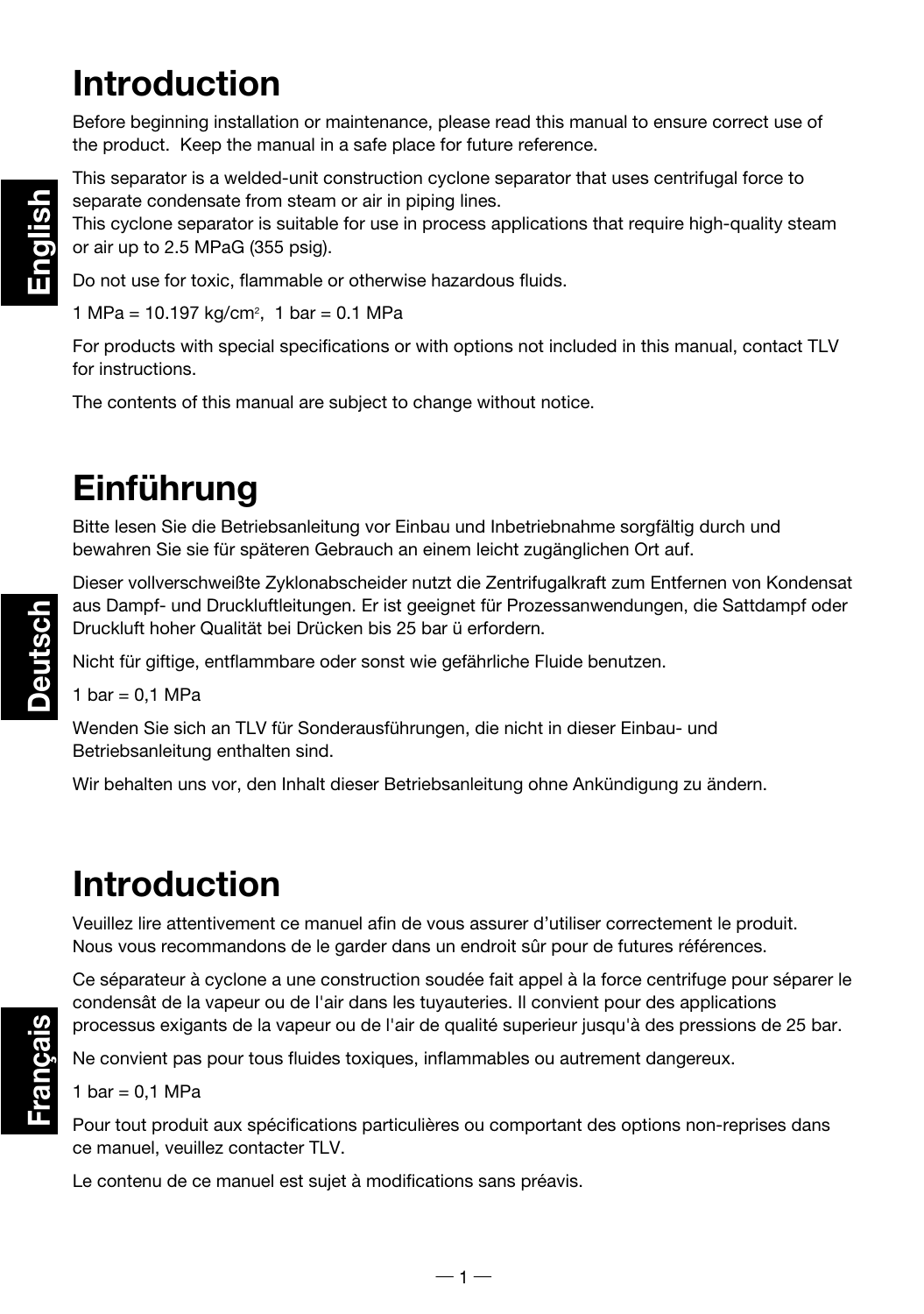### **1. Safety Considerations**

- Read this section carefully before use and be sure to follow the instructions.
- Installation, inspection, maintenance, repairs, disassembly, adjustment and valve opening/closing should be carried out only by trained maintenance personnel.
- The precautions listed in this manual are designed to ensure safety and prevent equipment damage and personal injury. For situations that may occur as a result of erroneous handling, three different types of cautionary items are used to indicate the degree of urgency and the scale of potential damage and danger: DANGER, WARNING and CAUTION.
- The three types of cautionary items above are very important for safety; be sure to observe all of them, as they relate to installation, use, maintenance, and repair. Furthermore, TLV accepts no responsibility for any accidents or damage occurring as a result of failure to observe these precautions.

Indicates a DANGER, WARNING or CAUTION item.



Indicates an urgent situation that poses a threat of death or serious injury.



**FARNING** Indicates that there is a potential threat of death or serious injury.



CAUTION Indicates that there is a possibility of injury, or equipment/product damage.

| <b>WARNING</b> | DO NOT use for toxic, flammable or otherwise hazardous fluids. This<br>product is a separator for steam or air that separates condensate from<br>steam or air piping systems. Use only for steam, air and/or condensate.<br>This product is for intended use only. Improper use may result in such<br>hazards as damage to the product or malfunctions that may lead to<br>serious accidents. |
|----------------|-----------------------------------------------------------------------------------------------------------------------------------------------------------------------------------------------------------------------------------------------------------------------------------------------------------------------------------------------------------------------------------------------|
|                | Install properly and DO NOT use this product outside the<br>recommended operating pressure, temperature and other<br>specification ranges. Improper use may result in such hazards as<br>damage to the product or malfunctions, which may lead to serious<br>accidents. Local regulations may restrict the use of this product to below<br>the conditions quoted.                             |
|                | Use hoisting equipment for heavy objects (weighing approximately<br>20 kg (44 lbs.) or more). Failure to do so may result in back strain or<br>other injury if the object should fall.                                                                                                                                                                                                        |
|                | Take measures to prevent people from coming into direct contact<br>with product outlets. Failure to do so may result in burns or other injury<br>from the discharge of fluids.                                                                                                                                                                                                                |
| <b>CAUTION</b> | When removing the product, wait until the internal pressure equals<br>atmospheric pressure and the surface of the product has cooled to<br>room temperature. Removing the product when it is hot or under<br>pressure may lead to discharge of fluids, causing burns, other injuries or<br>damage.                                                                                            |
|                | <b>NEVER attempt to modify the product in any way.</b> Failure to observe<br>these precautions may result in damage to the product or burns or other<br>iniury due to malfunction or the discharge of fluids.                                                                                                                                                                                 |
|                | Use only under conditions in which no freeze-up will occur. Freezing<br>may damage the product, leading to fluid discharge, which may cause<br>burns or other injury.                                                                                                                                                                                                                         |
|                | Use under conditions in which no water hammer will occur. The<br>impact of water hammer may damage the product, leading to fluid<br>discharge, which may cause burns or other injury.                                                                                                                                                                                                         |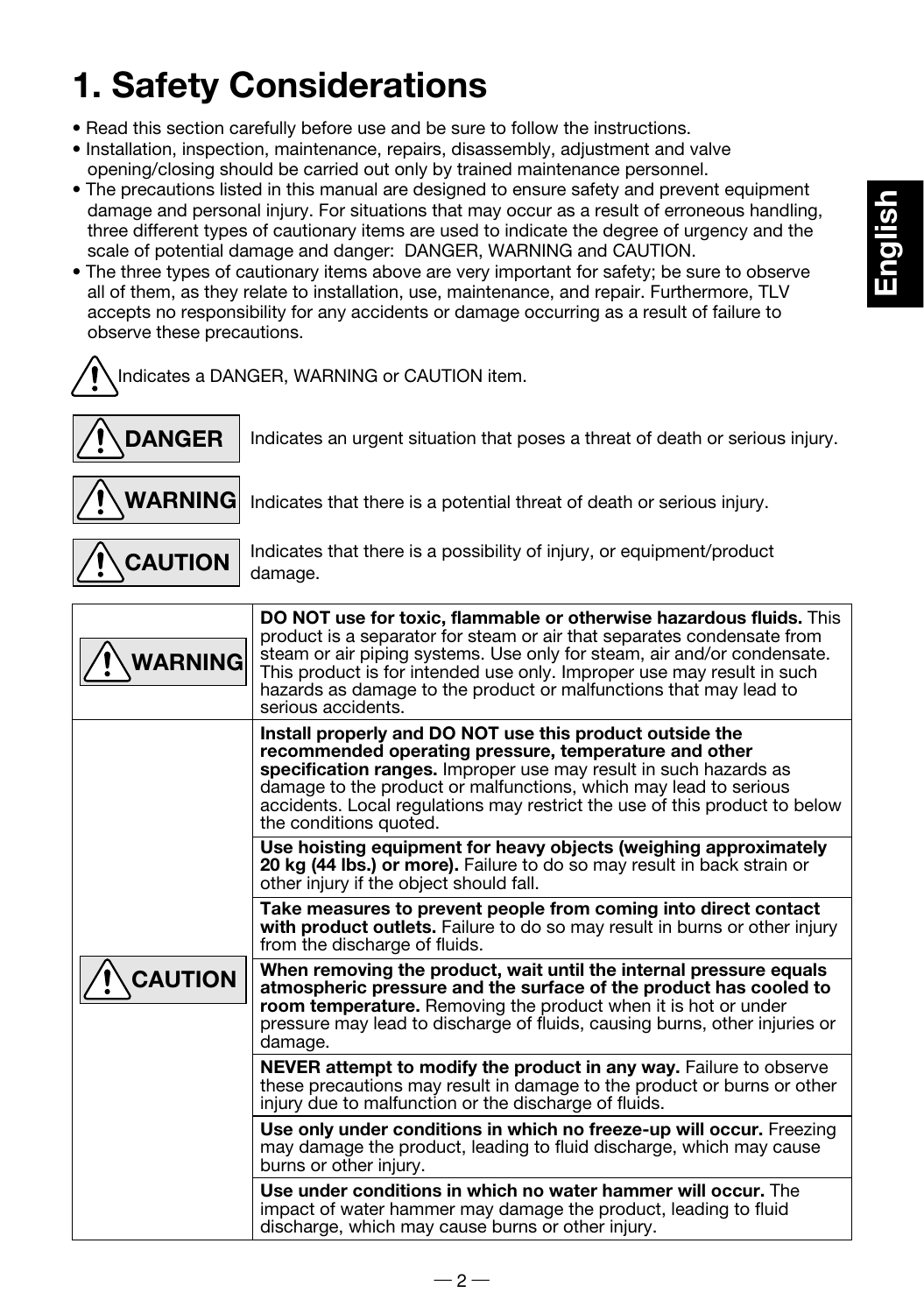# **1. Sicherheitshinweise**

- Bitte lesen Sie dieses Kapitel vor Beginn der Arbeiten sorgfältig durch und befolgen Sie die Vorschriften.
- Einbau und Ausbau, Inspektion, Wartungs- und Reparaturarbeiten, Öffnen und Schließen von Armaturen, Einstellung von Komponenten, dürfen nur von geschultem Wartungspersonal vorgenommen werden.
- Die Sicherheitshinweise in dieser Einbau- und Betriebsanleitung dienen dazu, Unfälle, Verletzungen, Betriebsstörungen und Beschädigungen der Anlagen zu vermeiden. Für Gefahrensituationen, die durch falsches Handeln entstehen können, werden drei verschiedene Warnzeichen benutzt: GEFAHR; WARNUNG; VORSICHT.
- Diese drei Warnzeichen sind wichtig für Ihre Sicherheit. Sie müssen unbedingt beachtet werden, um den sicheren Gebrauch des Produktes zu gewährleisten und Einbau, Wartung und Reparatur ohne Unfälle oder Schäden durchführen zu können. TLV haftet nicht für Unfälle oder Schäden, die durch Nichtbeachtung dieser Sicherheitshinweise entstehen.
- Dieses Zeichen weist auf GEFAHR; WARNUNG; VORSICHT hin.

| $\bigwedge$ GEFAHR | bedeutet, daß eine unmittelbare Gefahr für Leib und Leben besteht.                   |
|--------------------|--------------------------------------------------------------------------------------|
|                    | WARNUNG bedeutet, daß die Möglichkeit der Gefahr für Leib und Leben besteht.         |
|                    | <b>A VORSICHT</b> bedeutet daß die Möglichkeit von Verletzungen oder Schäden an Anla |

**VORSICHT** bedeutet daß die Möglichkeit von Verletzungen oder Schäden an Anlagen oder Produkten besteht.

|                 | Nicht für giftige, entflammbare oder sonst wie gefährliche Fluide<br>benutzen.                                                                                                                                                                                                         |
|-----------------|----------------------------------------------------------------------------------------------------------------------------------------------------------------------------------------------------------------------------------------------------------------------------------------|
| <b>WARNUNG</b>  | Dieses Produkt ist ein Abscheider für Dampf- und Druckluftsysteme. Nur<br>für Dampf, Luft und deren Kondensat benutzen. Nicht zweckentfremdet<br>verwenden. Unsachgemäße Benutzung kann zu Schäden am Produkt<br>sowie schwerwiegenden Unfällen in Folge von Betriebsstörungen führen. |
|                 | Die Einbauhinweise beachten und die spezifizierten Betriebsgrenzen<br><b>NICHT ÜBERSCHREITEN.</b> Nichtbeachtung kann zu Betriebsstörungen<br>oder Unfällen führen. Lokale Vorschriften können zur Unterschreitung der<br>angegebenen Werte zwingen.                                   |
|                 | Für schwere Werkstücke (ca. 20 kg oder mehr) werden Hebezeuge<br>dringend empfohlen. Nichtbeachtung kann zu Rückenverletzungen oder<br>Verletzungen durch das herunterfallende Werkstück führen.                                                                                       |
|                 | In sicherer Entfernung von Auslassöffnungen aufhalten und andere<br>Personen warnen, sich fernzuhalten. Nichtbeachtung kann zu<br>Verletzungen durch austretende Fluide führen.                                                                                                        |
| <b>VORSICHT</b> | Vor Ausbau des Produkts warten, bis der Innendruck sich auf<br>Atmosphärendruck gesenkt hat und das Gehäuse auf<br>Raumtemperatur abgekühlt ist. Nichtbeachtung kann zu<br>Verbrennungen oder Verletzungen durch austretende Fluide führen.                                            |
|                 | NICHT VERSUCHEN, das Produkt zu verändern. Nichtbeachtung kann<br>zu Beschädigungen führen, die Betriebsstörungen, Verbrennungen oder<br>andere Verletzungen durch austretende Fluide verursachen.                                                                                     |
|                 | Nur in frostsicherer Umgebung einsetzen. Einfrieren kann das Produkt<br>beschädigen, was zu Verbrennungen oder Verletzungen durch<br>austretende Fluide führt.                                                                                                                         |
|                 | Nur an Stellen einbauen, an denen kein Wasserschlag eintreten<br>kann. Wasserschlag kann das Produkt beschädigen und zu<br>Verbrennungen oder Verletzungen durch austretende Fluide führen.                                                                                            |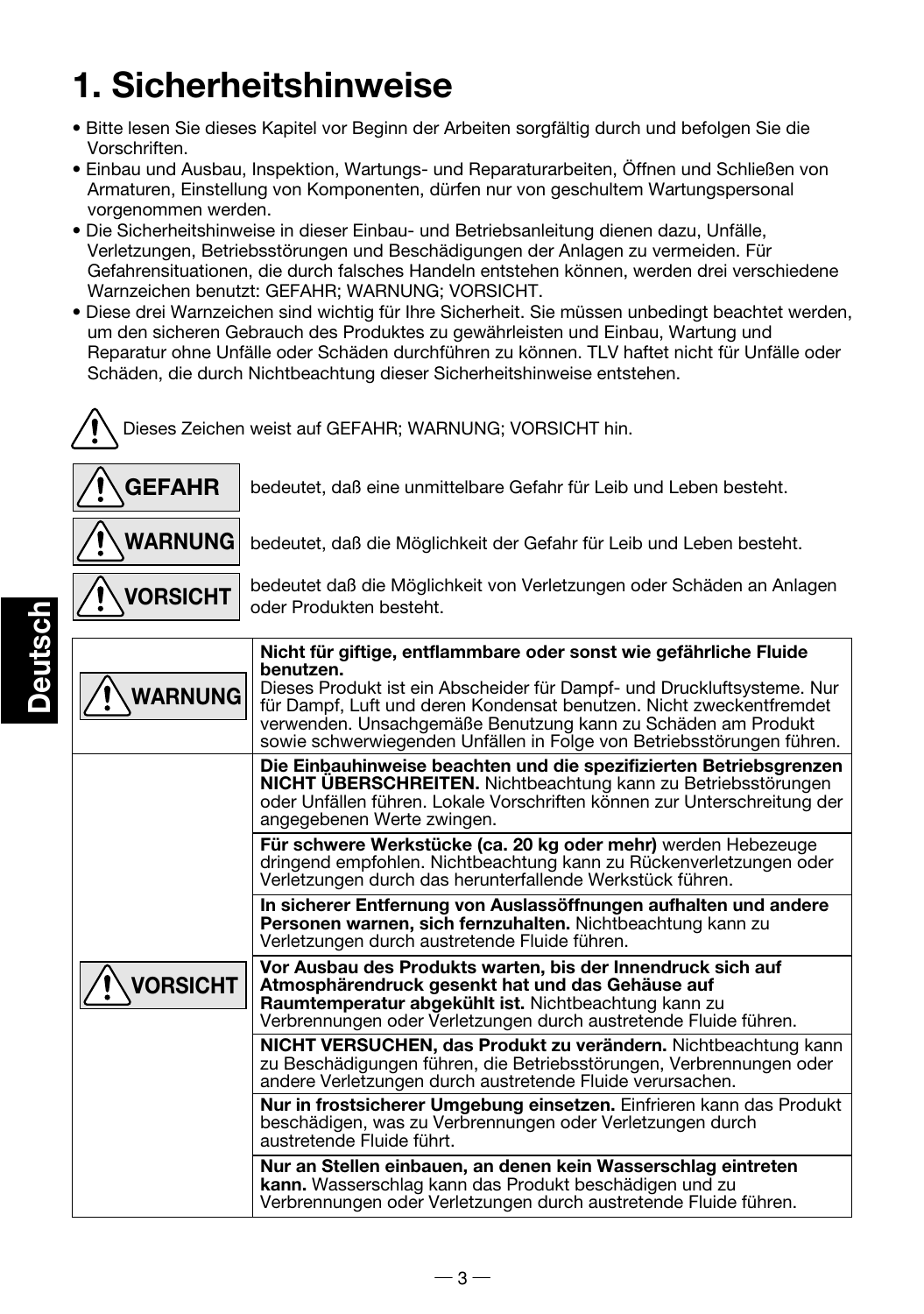# **1. Règles de sécurité**

- Lire attentivement cette notice avant l'utilisation et suivre les instructions.
- Tout démontage, installation, entretien, contrôle et réparation doit être fait uniquement par une personne qualifiée et formée à l'entretien.
- La liste des précautions à prendre est établie afin d'assurer votre sécurité et de prévenir des dégâts matériels et/ou des blessures sérieuses. Dans certaines situations causées par une mauvaise manipulation, trois indicateurs sont utilisés afin d'indiquer le degré d'urgence, l'échelle du dommage potentiel et le danger: DANGER, AVERTISSEMENT et ATTENTION.
- Ces 3 indicateurs sont importants pour votre sécurité; observez les précautions de sécurité énumérées dans ce manuel pour l'installation, l'utilisation, l'entretien et la réparation du produit. TLV n'accepte aucune responsabilité en cas d'accident ou de dommage survenant à la suite d'un non-respect de ces précautions.

|                     | IN Indique un DANGER, un AVERTISSEMENT ou recommande une ATTENTION. |
|---------------------|---------------------------------------------------------------------|
| $\bullet$ $\lambda$ |                                                                     |



 $\overline{\phantom{0}}$ 

Indique une situation d'urgence avec risque de mort ou de blessure grave.

**ERTISSEMENT** | Indique une situation pouvant entraîner la mort ou des blessures graves.

**ATTENTION** Indique un risque de blessure ou de dégât matériel au produit et/ou aux installations.

| <b>AVERTISSEMENT</b> | NE PAS UTILISER pour des fluides toxiques, inflammables ou<br>dangereux. Ce produit est un purgeur pour vapeur ou air, qui sépare le<br>condensât des systèmes avec conduites de vapeur ou air. Utiliser le<br>produit uniquement pour de la vapeur, de l'air et/ou du condensât de<br>vapeur, et dans le cadre de l'usage pour lequel il est destiné. Tout usage<br>inadapté peut causer des dégâts au produit ou des dysfonctionnements<br>pouvant causer de sérieux accidents. |
|----------------------|-----------------------------------------------------------------------------------------------------------------------------------------------------------------------------------------------------------------------------------------------------------------------------------------------------------------------------------------------------------------------------------------------------------------------------------------------------------------------------------|
|                      | Installer le produit correctement et NE PAS l'utiliser en dehors de la<br>pression et de la température maximales de fonctionnement, ni en<br>dehors des autres plages spéci-fiées. Une telle utilisation peut entraîner<br>des dommages au produit ou des dysfonctionnements, ce qui peut<br>provoquer des brûlures ou autres blessures. Il se peut que des règlements<br>locaux limitent l'utilisation du produit en decà des spécifications indiquées.                         |
|                      | Utiliser du matériel de levage adéquat pour les objets lourds (20kg<br>et plus). Le non-respect de cette règle peut provoquer des douleurs<br>dans le dos ou des blessures si le produit venait à tomber.                                                                                                                                                                                                                                                                         |
|                      | Prendre les mesures appropriées afin d'éviter que des personnes<br>n'entrent en contact direct avec les ouvertures du produit. Le non-<br>respect de cette règle peut provoquer des brûlures ou autres blessures<br>sérieuses dues à l'écoulement des fluides.                                                                                                                                                                                                                    |
| <b>ATTENTION</b>     | En cas de manipulation du produit, attendre que la pression interne<br>soit égale à la pression atmosphérique et que la surface du produit soit<br>complètement refroidie. Le non-respect de cette règle peut provoquer des<br>brûlures ou autres dommages dûs à l'écoulement des fluides.                                                                                                                                                                                        |
|                      | JAMAIS ESSAYER de modifier le produit. Le non-respect de cette<br>règle peut entraîner des dommages au produit ou des brûlures et autres<br>blessures sérieuses dues au dysfonctionnement du produit ou à<br>l'écoulement des fluides.                                                                                                                                                                                                                                            |
|                      | N'utiliser que dans des conditions où le gel ne se produit pas. Le gel<br>peut endommager le produit et provoquer l'écoulement des fluides, et<br>causer des brûlures ou autres blessures sérieuses.                                                                                                                                                                                                                                                                              |
|                      | Utiliser le produit dans des conditions où il n'y a aucun coup de<br>bélier. L'impact d'un coup de bélier peut endommager le produit et<br>provoquer l'écoulement des fluides, ainsi que des brûlures ou des<br>blessures graves.                                                                                                                                                                                                                                                 |

**Français**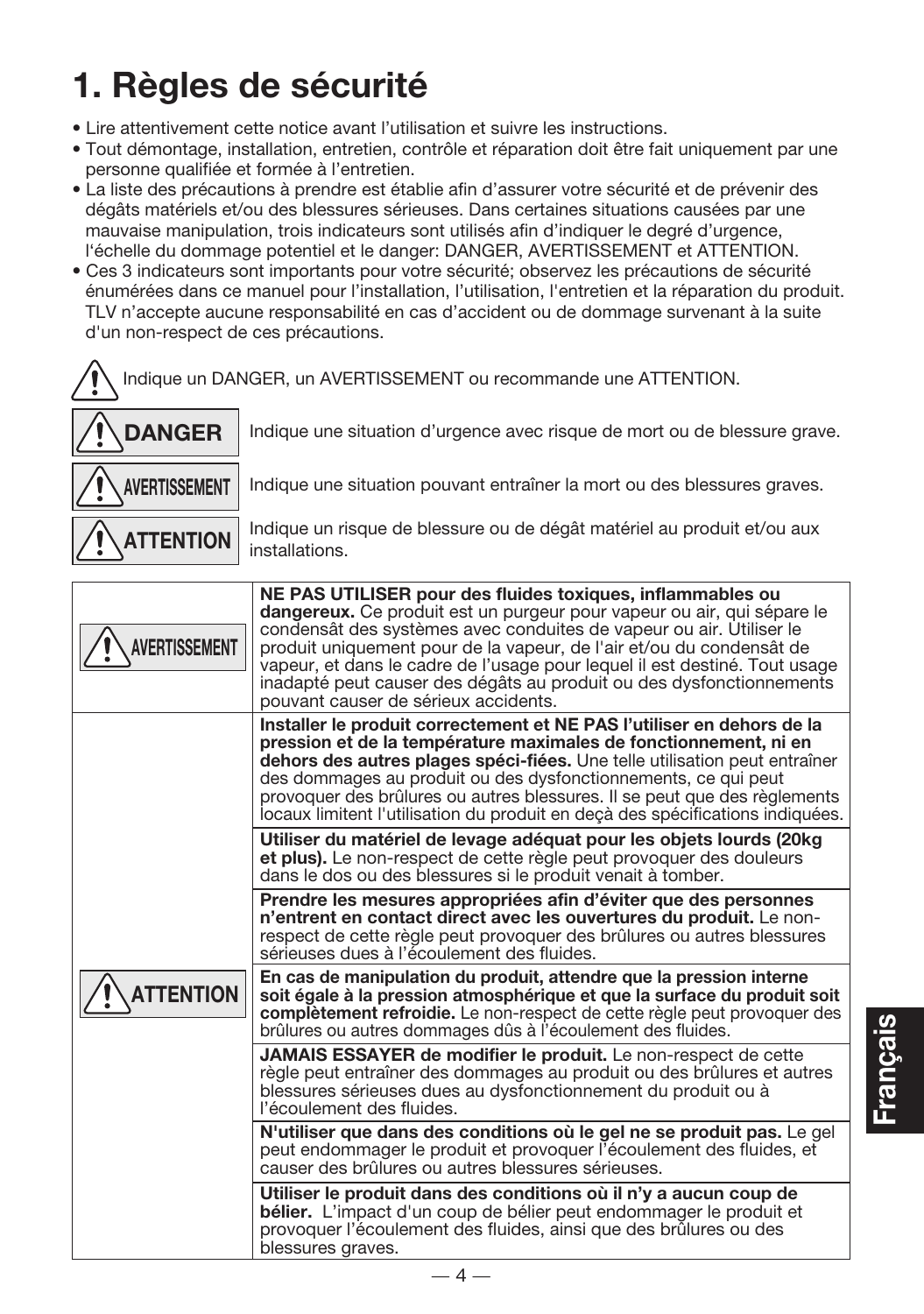### **2. Configuration Aufbau Configuration**



Condensate Outlet Kondensatauslass Sortie du condensât

| No. | Description    | 'No. | Description      |
|-----|----------------|------|------------------|
|     | Body           |      | Separator Bottom |
|     | Separator      |      | Baffle           |
|     | Separator Body |      | Nameplate        |

| Nr. | Bauteil           | Nr. | Bauteil      |
|-----|-------------------|-----|--------------|
|     | Gehäuse           |     | Gehäuseboden |
|     | Abscheider        | 5   | Prellplatte  |
|     | Abscheidergehäuse |     | Typenschild  |

| 'No. | Désignation         | 'No. | Désignation          |
|------|---------------------|------|----------------------|
|      | Corps               |      | Fond du corps        |
|      | Séparateur          | 5    | Disque répartiteur   |
|      | Corps du séparateur | 6    | Plaquette nominative |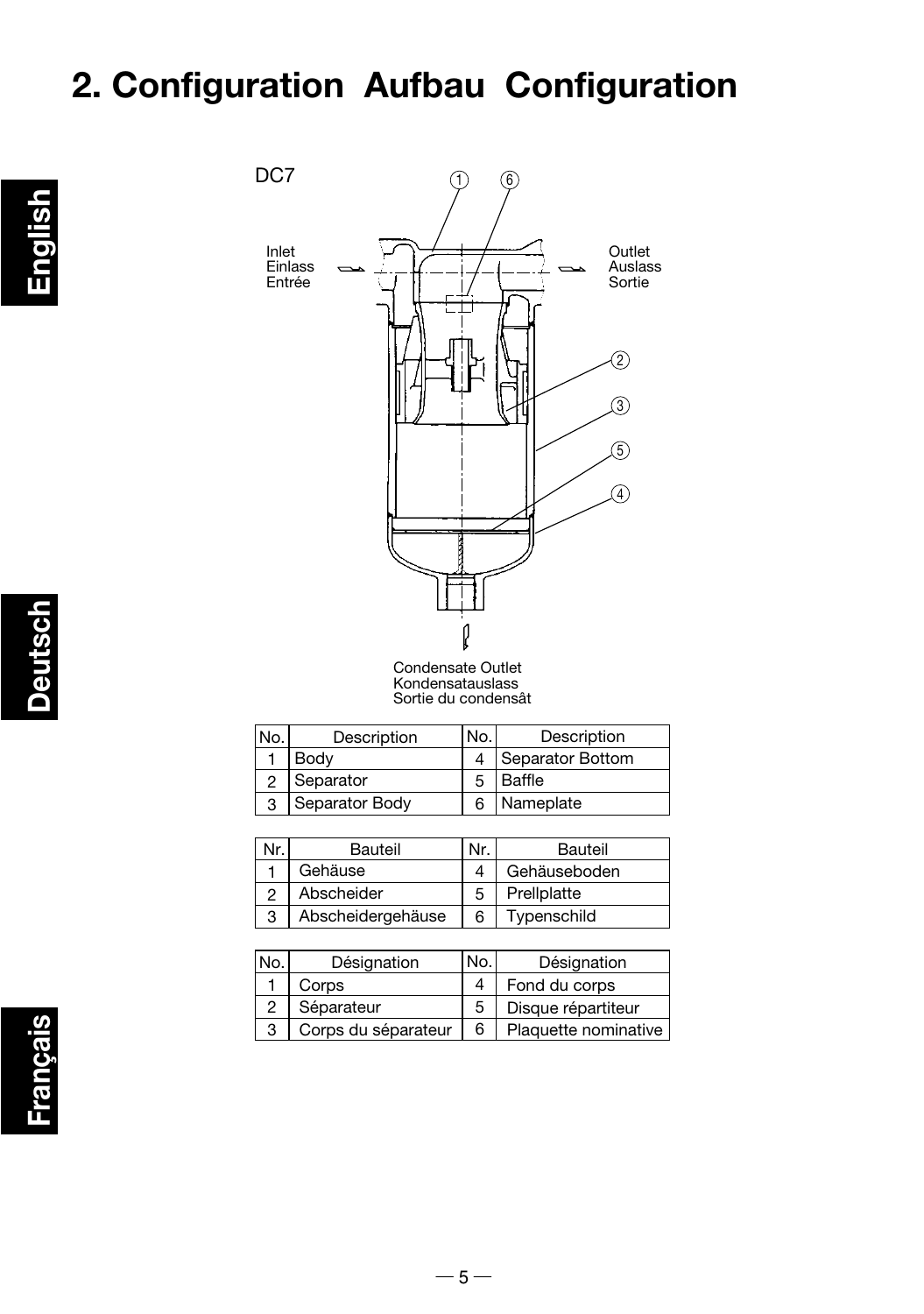### **3. Specifications Technische Daten Données techniques**

H

 $SI7$ 

PMA PMO

F

Refer to the product nameplate for detailed specifications.

Die Technischen Daten stehen auf dem Typenschild.

Les données techniques sont inscrites sur la plaquette nominative.

- A. Model Typ Modèle
- B. Nominal Diameter Größe/DN Dimension/DN B
- C. Maximum Allowable Pressure\* Maximal Zulässiger Druck\* Pression maximale admissible\*
- D. Maximum Allowable Temperature (TMA)\* Maximal Zulässige Temperatur (TMA)\* Température maximale admissible (TMA)\* C
- E. Maximum Operating Temperature (TMO) Maximale Betriebstemperatur (TMO) Température de fonctionnement maximale (TMO)
- F. Maximum Operating Pressure Maximaler Betriebsdruck Pression de fonctionnement maximale
- G. Production Lot No. Fertigungslos-Nr. Lot de Production N°
- H. Valve No.\*\*
- \* Maximum allowable pressure (PMA) and maximum allowable temperature (TMA) are PRESSURE SHELL DESIGN CONDITIONS, **NOT** OPERATING CONDITIONS.
- \*\* Valve No. is displayed for products with options. This item is omitted from the nameplate when there are no options.
- \* Maximal Zulässiger Druck (PMA) und maximal Zulässige Temperatur (TMA) sind AUSLEGUNGSDATEN **NICHT** BETRIEBSDATEN.
- \*\* Die Valve No. wird angegeben bei Typen mit Optionen. Bei Typen ohne Optionen bleibt diese Stelle frei.
- \* Pression maximale admissible (PMA) et Température maximale admissible (TMA) sont les CONDITIONS DE CALCUL DU CORPS, **PAS** LES CONDITIONS DE FONCTIONNEMENT.
- Le Valve No. est indiqué pour des modeles avec options. Ce numéro ne figure pas sur les modèles sans options.

 $-6 -$ 



To avoid malfunctions, product damage, accidents or serious injury, install properly and DO NOT use this product outside the specification range. Local regulations may restrict the use of this product to below the conditions quoted.



Die Einbauhinweise beachten und die spezifizierten Betriebsgrenzen NICHT ÜBERSCHREITEN. Nichtbeachtung kann zu Betriebsstörungen oder Unfällen führen. Lokale Vorschriften, können zur Unterschreitung der angegebenen Werte zwingen.



Installer le produit correctement et NE PAS l'utiliser en dehors des plages spécifiées. En cas de dépassement des limites données, des dysfonctionnements ou accidents pourraient survenir. Il se peut que des règlements locaux limitent l'utilisation du produit en deçà des spécifications indiquées.

A

G

MADE IN JAPAN

D E

Francais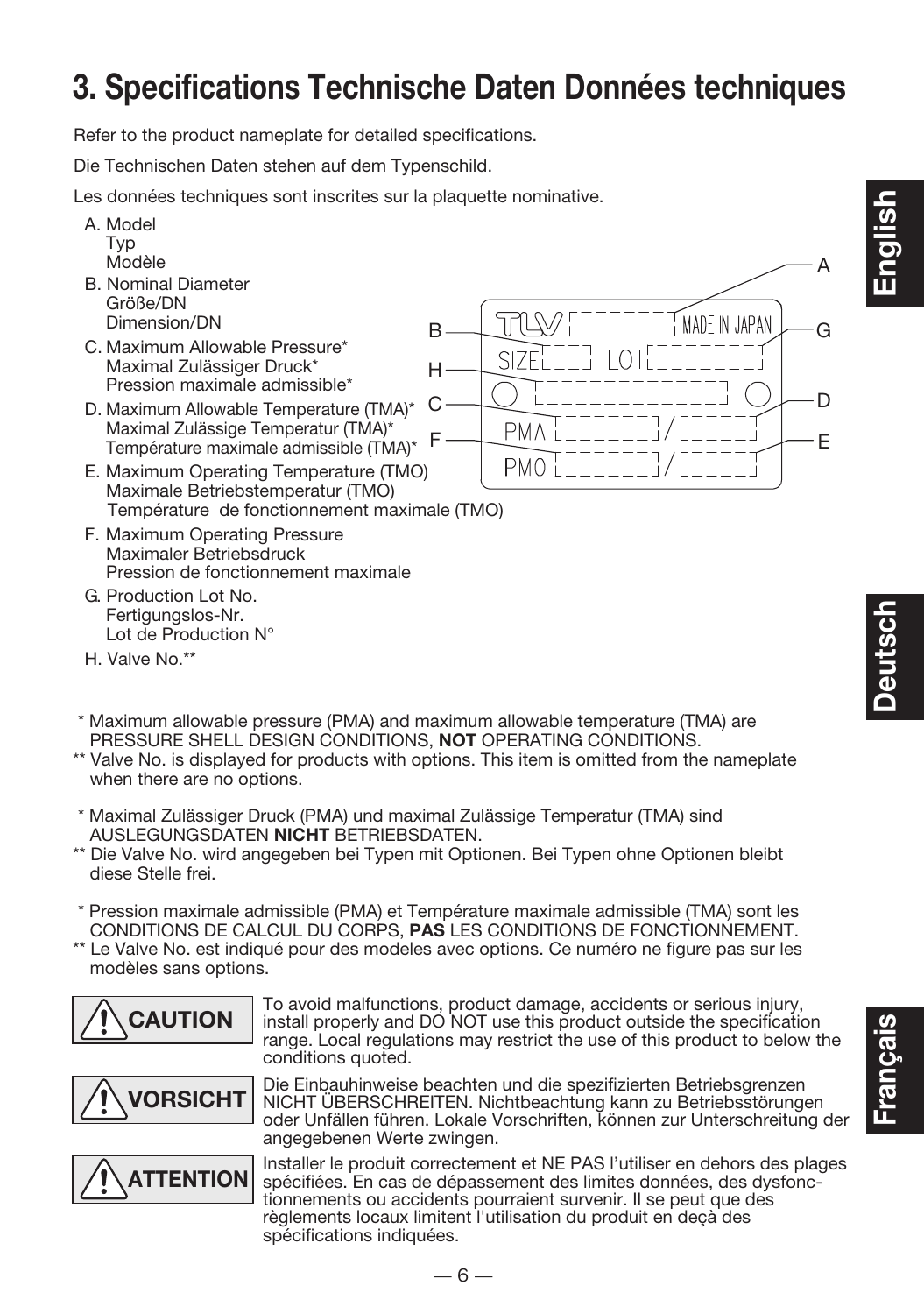# **4. Proper Installation**

| <b>CAUTION</b> | • Installation, inspection, maintenance, repairs, disassembly, adjustment<br>and valve opening/closing should be carried out only by trained<br>maintenance personnel.<br>• Take measures to prevent people from coming into direct contact with<br>product outlets.<br>. Install for use under conditions in which no freeze-up will occur.<br>• Install for use under conditions in which no water hammer will occur.                                                                                            |
|----------------|--------------------------------------------------------------------------------------------------------------------------------------------------------------------------------------------------------------------------------------------------------------------------------------------------------------------------------------------------------------------------------------------------------------------------------------------------------------------------------------------------------------------|
|                | 1. Before installation, be sure to remove all protective seals from the product.<br>2. Install the separator at the point on the piping where condensate is generated and the<br>separation of condensate will have the greatest effect on efficiency. For example, on a main<br>or branch at the inlet of equipment requiring high-quality dry steam or air.<br>3. Before installing the separator, blow out the inlet piping to remove any piping scraps, dirt and<br>oil. Close the inlet valve after blowdown. |

- 4. Install the separator so the arrow on the product is pointing in the direction of steam or air flow.
- 5. The separator should be inclined no more than 10˚ horizontally and front-to-back as shown below
- 6. Install a steam trap or an air trap at the condensate outlet. Use of the TLV Free Float type trap is advised.
- 7. To facilitate inspection and maintenance, install a union at the condensate outlet and ensure that there is sufficient space for maintenance.
- 8. Open the inlet valve and outlet valves and check to make sure that the separator functions properly.

Allowable Inclination





### **5. Troubleshooting**

If the expected performance is unachievable after installation of the separator, read chapter **4. Proper Installation** again and check the following points to take appropriate corrective measures.

| <b>Problem</b>                                                               | Cause                        | Remedy                                                                                                                |
|------------------------------------------------------------------------------|------------------------------|-----------------------------------------------------------------------------------------------------------------------|
| Condensate is mixed in<br>with the steam or air<br>from the separator outlet | Flow velocity is too<br>high | Compare the specifications and actual<br>operating conditions, and take steps<br>necessary to lower the flow velocity |
|                                                                              |                              | Improper installation   Correct the installation                                                                      |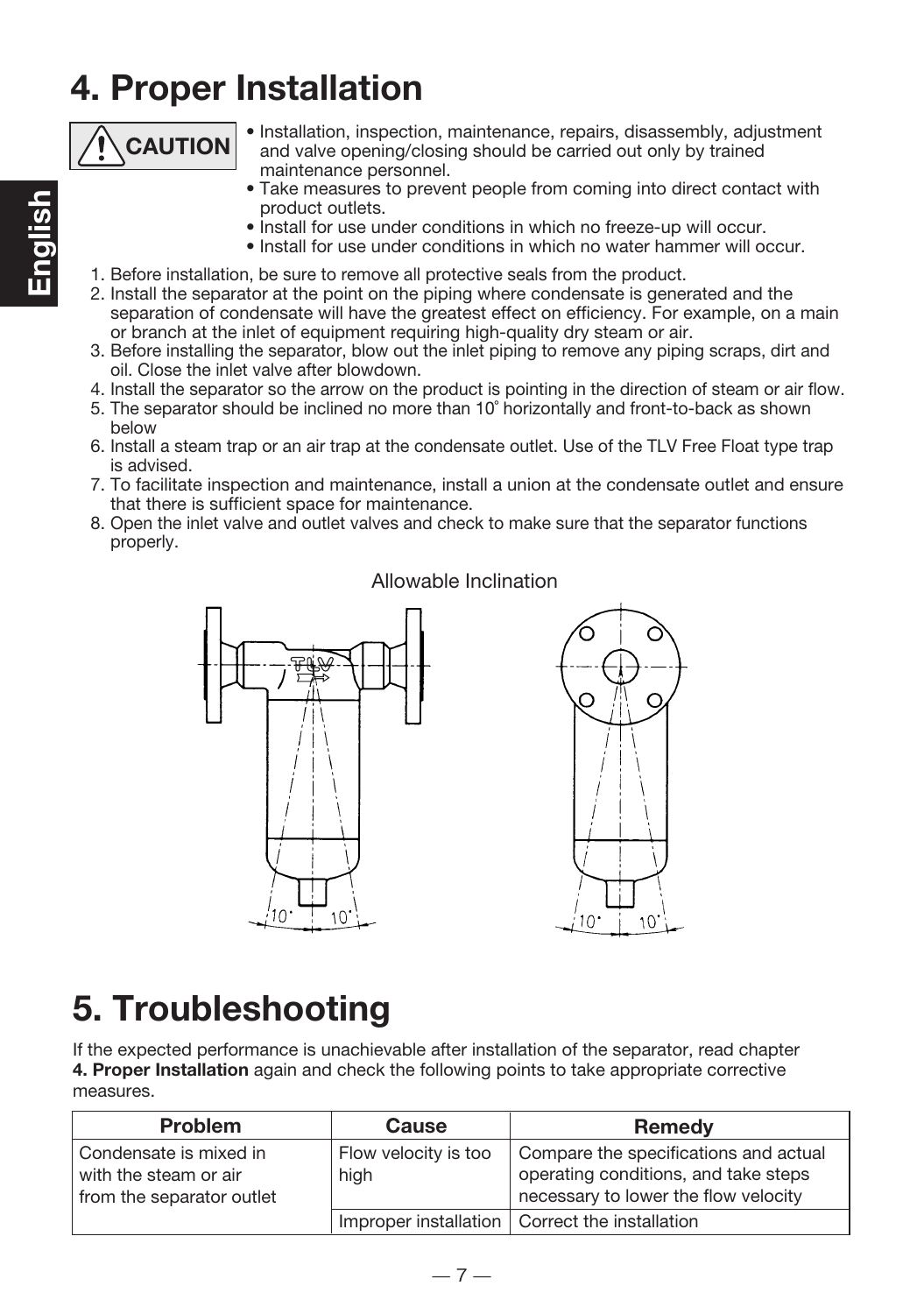### **4. Einbauhinweise**

# **VORSICHT**

• Arbeiten an Rohrleitungen, Einbau und Ausbau von Teilen, Inspektion, Öffnen/Schließen und Einstellung von Armaturen dürfen nur von geschultem Wartungspersonal vorgenommen werden.

- In sicherer Enfernung von Auslassöffnungen aufhalten und andere Personen warnen, sich fern zu halten.
- Bei Schraubanschlüssen keine übermäßige Kraft anwenden, damit die Gewinde nicht beschädigt werden.
- Zyklonabscheider in frostsicherer Umgebung einbauen oder entsprechende Frostschutzeinrichtungen vorsehen
- Zyklonabscheider nur dort einbauen, wo kein Wasserschlag eintreten kann.
- 1. Vor dem Einbau die Transport-Schutzkappen entfernen.
- 2. Den Zyklonabscheider an Stellen einbauen wo Kondensat erwartet wird und dessen Abscheidung den größten Effekt auf den Wirkungsgrad der Leitung hat. Zum Beispiel in einer Haupt-oder Abzweigleitung, und am Einlass von Anlagen, die Dampf oder Luft mit hoher Trockenheit benötigen.
- 3. Vor Einbau Leitung durchblasen, um Öl und Verschmutzungen zu entfernen. Danach das Einlassventil schließen.
- 4. Der Zyklonabscheider ist so einzubauen, dass der Pfeil auf dem Gehäuse in Durchflussrichtung zeigt.
- 5. Der Zyklonabscheider ist so einzubauen, dass die nachfolgend gezeigten Schräglagentoleranzen nicht überschritten werden.
- 6. Am Kondensatauslass des Abscheiders ist ein Kondensatableiter für Dampf, bzw. ein Luftentwässerer anzubringen. Dazu wird ein TLV Freischwimmer-Kondensatableiter empfohlen.
- 7. Zur Erleichterung von Wartung und Reparatur sollte am Kondensatauslass eine Rohrverschraubung angebracht und genügend Platz für Wartungsarbeiten vorgesehen werden.
- 8. Anschließend das Einlassventil und die Auslassventile öffnen um sicherzustellen, dass der Zyklonabscheider gut funktioniert.



### **5. Fehlersuche**

Falls der Zyklonabscheider nicht zufriedenstellend arbeitet, lesen Sie nochmals Kapitel 4, **Einbauhinweise**. Dann gehen Sie die nachfolgende Fehlerliste durch, um den Fehler zu orten und zu korrigieren.

10

| Symptom                                                      | <b>Ursachen</b>                               | Gegenmaßnahmen                                                                                                                  |
|--------------------------------------------------------------|-----------------------------------------------|---------------------------------------------------------------------------------------------------------------------------------|
| Das am Auslass<br>austretende Kondensat<br>ist vermischt mit | Durchflussge-<br>schwindigkeit<br>ist zu hoch | Prüfen, ob Auslegungsdaten mit den<br>wirklichen Betriebsdaten übereinstimmen<br>und die Durchfluss geschwindigkeit reduzieren. |
| Dampf oder Luft                                              | <b>Falscher Einbau</b>                        | Einbaufehler korrigieren                                                                                                        |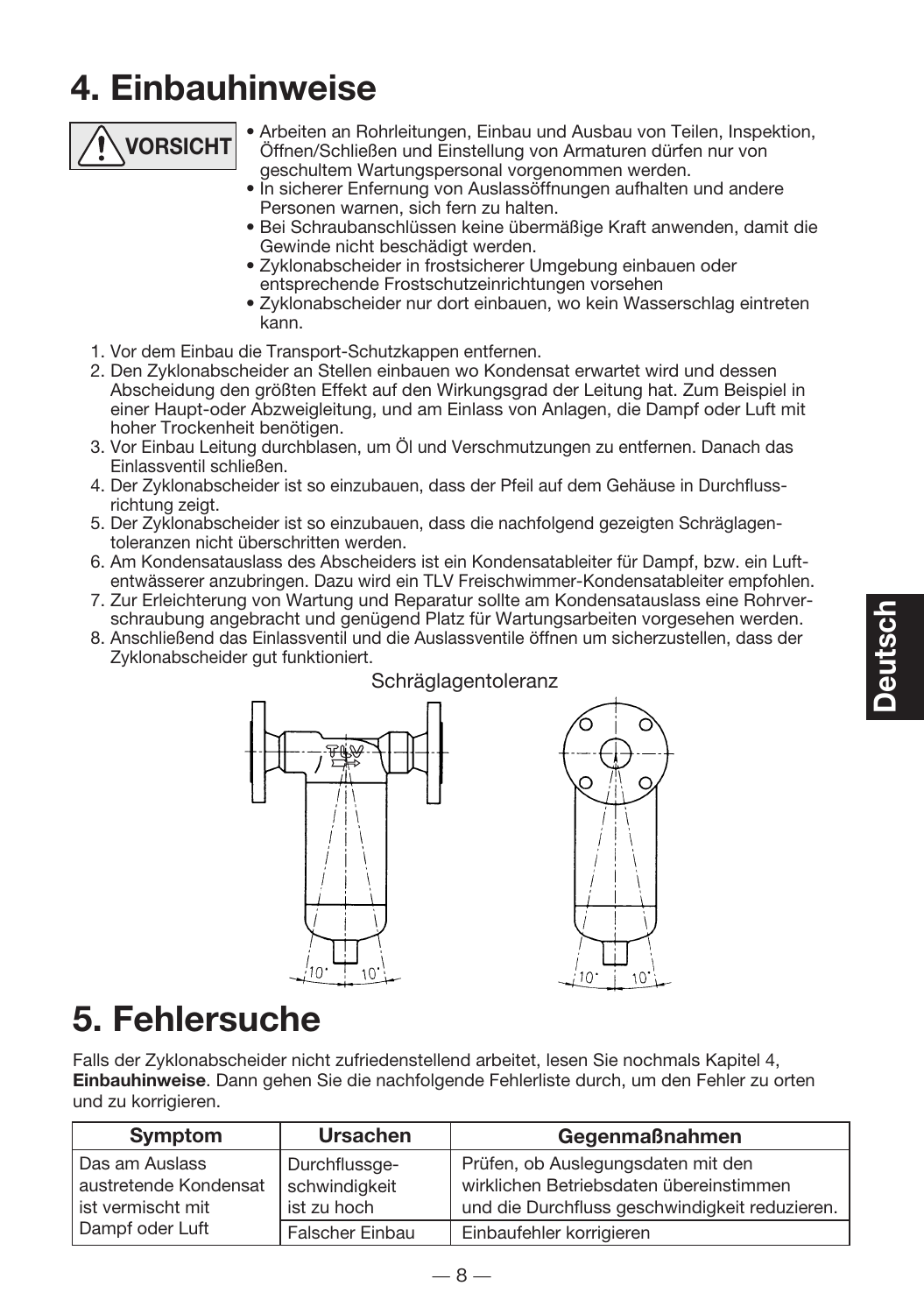### **4. Installation correcte**

# **ATTENTION**

- Tout démontage, installation, entretien, contrôle, réparation, ajustement et ouverture/fermeture de vanne doit être fait uniquement par une personne qualifiée et formée à l'entretien.
- Eviter que des personnes n'entrent en contact direct avec les ouvertures du produit.
- Utiliser le séparateur dans des conditions où le gel ne se produit pas.
- Ne pas utiliser le séparateur dans des conditions où des coups de bélier peuvent se produire.
- 1. Ne pas oublier d'ôter toutes les étiquettes protectrices avant l'installation.
- 2. Installer le séparateur au point où le condensât est généré et où la séparation du condensat sera la plus efficace. Par exemple, sur une conduite à l'entrée d'une pièce d'équipement nécessitant de la vapeur ou de l'air sec et de grande qualité.
- 3. Avant l'installation, souffler la tuyauterie d'entrée afin d'en retirer l'huile, les fragments de conduite et les saletés. Fermer la vanne d'entrée après cette purge.
- 4. Installer le séparateur de façon à ce que la flèche sur le corps pointe dans la direction du flux d'air ou de vapeur.
- 5. L'inclinaison du produit ne doit pas dépasser un angle de 10° horizontalement ou de l'avant vers l'arrière.
- 6. Installer un purgeur de vapeur ou d'air à la sortie du condensât. L'usage d'un purgeur à flotteur fermé libre de TLV est conseillé.
- 7. Installer un raccord à la conduite d'évacuation du condensât et s'assurer que suffisamment d'espace a été prévue pour l'entretien.
- Inclinaison permise 8. Ouvrez la vanne d'entrée et les vannes de sortie pour vérifier si le séparateur fonctionne correctement.

10



### **5. Détection de problèmes**

Si le niveau de performances escompté n'est pas atteint après l'installation du séparateur, relire le chapitre **4. Installation correcte** et vérifier les points suivants de façon à prendre les mesures appropriées.

| Problème                                               | Cause                                   | Remède                                                                                                                                      |
|--------------------------------------------------------|-----------------------------------------|---------------------------------------------------------------------------------------------------------------------------------------------|
| Du condensat est<br>mélangé avec<br>la vapeur ou l'air | La vélocité du flux<br>est trop élevée. | Comparer les spécifications et les conditions<br>de fonctionnement, et prendre les mesures<br>nécessaires pour réduire la vélocité du flux. |
| sortant du séparateur.                                 | Mauvaise installation.                  | Corriger l'installation.                                                                                                                    |

#### $-9 -$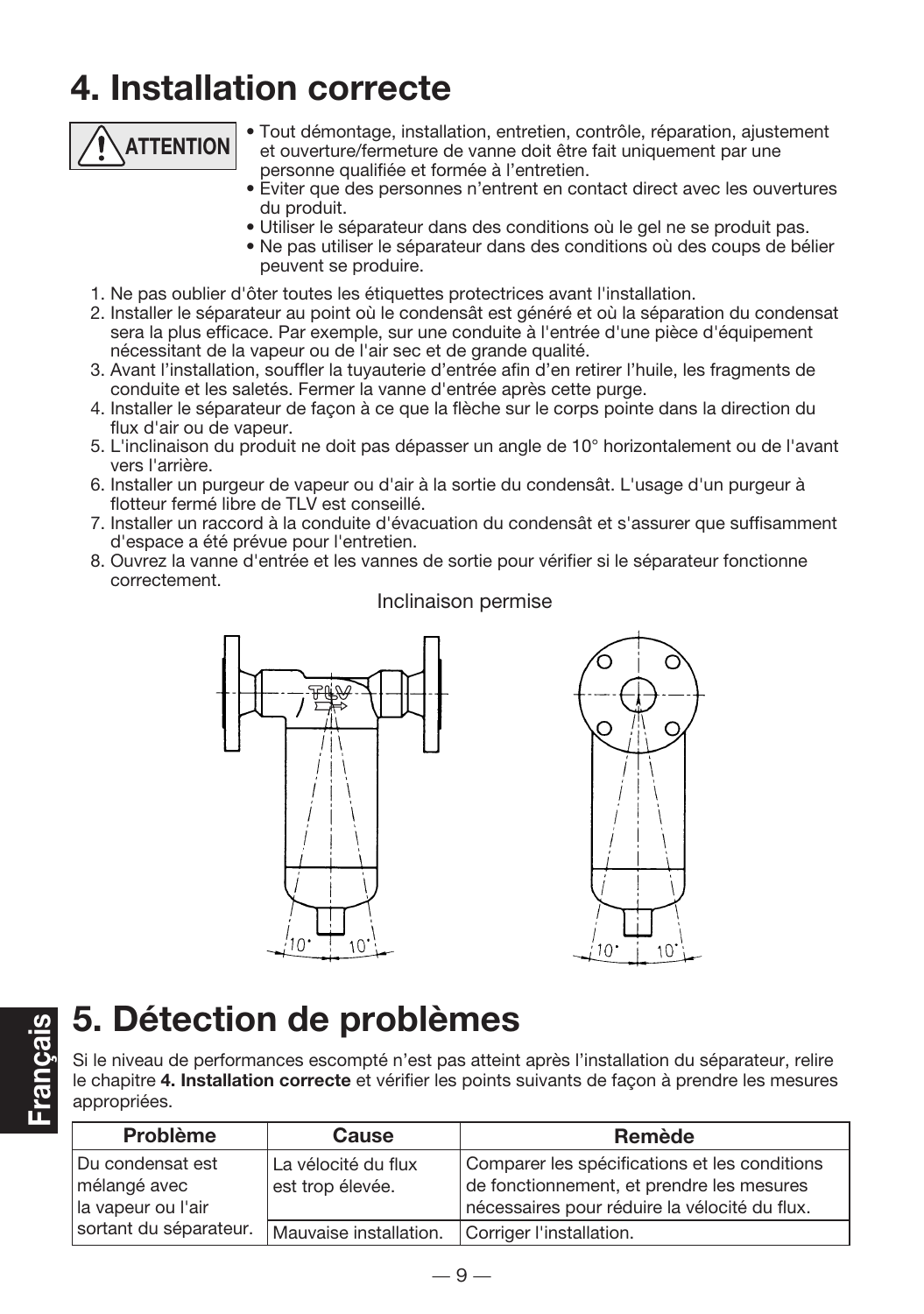$-10 -$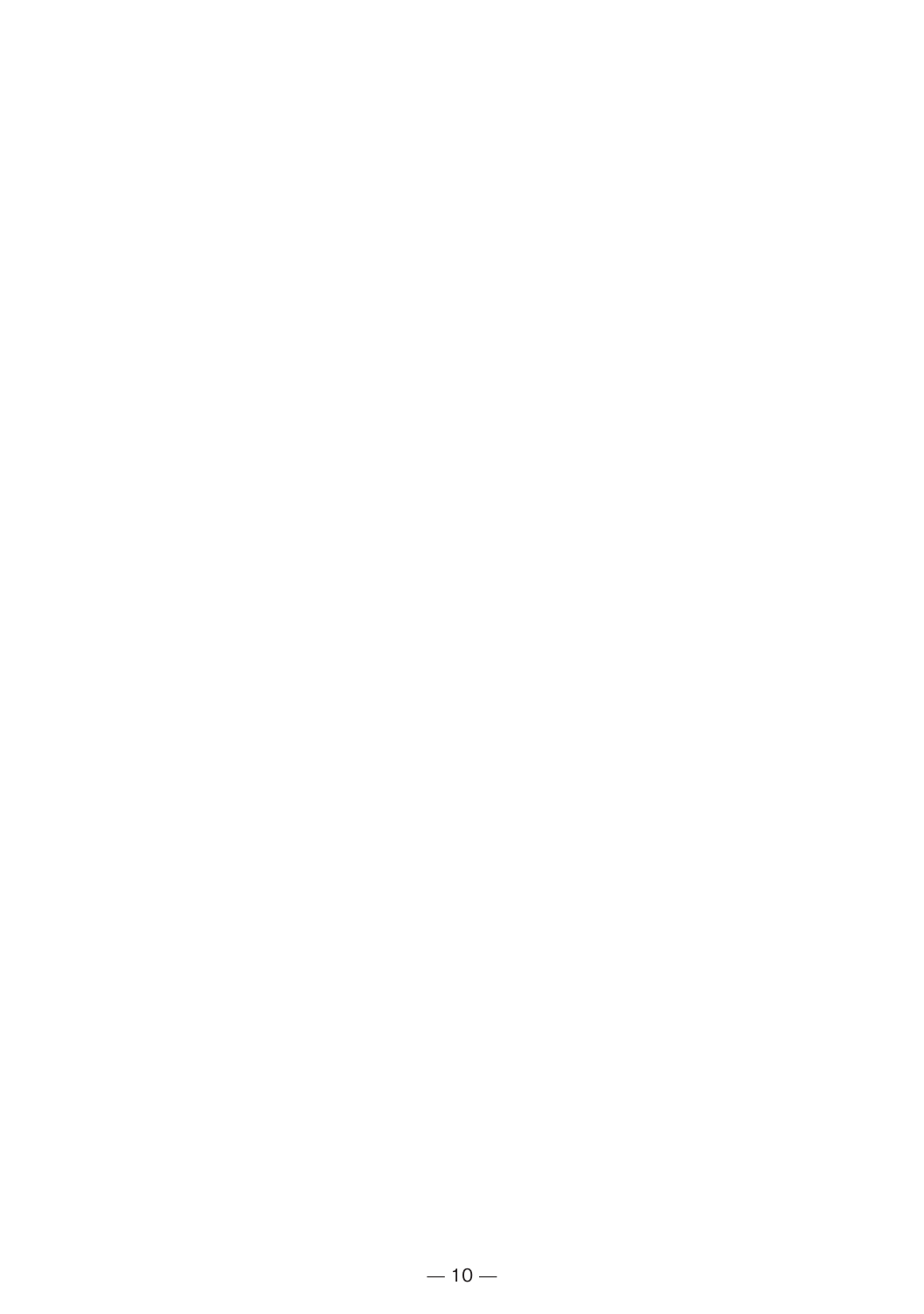# **6. TLV EXPRESS LIMITED WARRANTY**

Subject to the limitations set forth below, TLV CO., LTD., a Japanese corporation ("**TLV**"), warrants that products which are sold by it, TLV International Inc. ("**TII**") or one of its group companies excluding TLV Corporation (a corporation of the United States of America), (hereinafter the "**Products**") are designed and manufactured by TLV, conform to the specifications published by TLV for the corresponding part numbers (the "**Specifications**") and are free from defective workmanship and materials. The party from whom the Products were purchased shall be known hereinafter as the "**Seller**". With regard to products or components manufactured by unrelated third parties (the "**Components**"), TLV provides no warranty other than the warranty from the third party manufacturer(s), if any.

#### **Exceptions to Warranty**

This warranty does not cover defects or failures caused by:

- 1. improper shipping, installation, use, handling, etc., by persons other than TLV, TII or TLV group company personnel, or service representatives authorized by TLV; or
- 2. dirt, scale or rust, etc.; or
- 3. improper disassembly and reassembly, or inadequate inspection and maintenance by persons other than TLV or TLV group company personnel, or service representatives authorized by TLV; or
- 4. disasters or forces of nature or Acts of God; or
- 5. abuse, abnormal use, accidents or any other cause beyond the control of TLV, TII or TLV group companies; or
- 6. improper storage, maintenance or repair; or
- 7. operation of the Products not in accordance with instructions issued with the Products or with accepted industry practices; or
- 8. use for a purpose or in a manner for which the Products were not intended; or
- 9. use of the Products in a manner inconsistent with the Specifications; or
- 10. use of the Products with Hazardous Fluids (fluids other than steam, air, water, nitrogen, carbon dioxide and inert gases (helium, neon, argon, krypton, xenon and radon)); or
- 11. failure to follow the instructions contained in the TLV Instruction Manual for the Product.

#### **Duration of Warranty**

This warranty is effective for a period of one (1) year after delivery of Products to the first end user. Notwithstanding the foregoing, asserting a claim under this warranty must be brought within three (3) years after the date of delivery to the initial buyer if not sold initially to the first end user. ANY IMPLIED WARRANTIES NOT NEGATED HEREBY WHICH MAY ARISE BY OPERATION OF LAW, INCLUDING THE IMPLIED WARRANTIES OF MERCHANTABILITY AND FITNESS FOR A PARTICULAR PURPOSE AND ANY EXPRESS WARRANTIES NOT NEGATED HEREBY, ARE GIVEN SOLELY TO THE INITIAL BUYER AND ARE LIMITED IN DURATION TO ONE (1) YEAR FROM THE DATE OF SHIPMENT BY THE SELLER.

#### **Exclusive Remedy**

THE EXCLUSIVE REMEDY UNDER THIS WARRANTY, UNDER ANY EXPRESS WARRANTY OR UNDER ANY IMPLIED WARRANTIES NOT NEGATED HEREBY (INCLUDING THE IMPLIED WARRANTIES OF MERCHANTABILITY AND FITNESS FOR A PARTICULAR PURPOSE), IS **REPLACEMENT;** PROVIDED: (a) THE CLAIMED DEFECT IS REPORTED TO THE SELLER IN WRITING WITHIN THE WARRANTY PERIOD, INCLUDING A DETAILED WRITTEN DESCRIPTION OF THE CLAIMED DEFECT AND HOW AND WHEN THE CLAIMED DEFECTIVE PRODUCT WAS USED; AND (b) THE CLAIMED DEFECTIVE PRODUCT AND A COPY OF THE PURCHASE INVOICE IS RETURNED TO THE SELLER, FREIGHT AND TRANSPORTATION COSTS PREPAID, UNDER A RETURN MATERIAL AUTHORIZATION AND TRACKING NUMBER ISSUED BY THE SELLER. ALL LABOR COSTS, SHIPPING COSTS, AND TRANSPORTATION COSTS ASSOCIATED WITH THE RETURN OR REPLACEMENT OF THE CLAIMED DEFECTIVE PRODUCT ARE SOLELY THE RESPONSIBILITY OF BUYER OR THE FIRST END USER. THE SELLER RESERVES THE RIGHT TO INSPECT ON THE FIRST END USER'S SITE ANY PRODUCTS CLAIMED TO BE DEFECTIVE BEFORE ISSUING A RETURN MATERIAL AUTHORIZATION. SHOULD SUCH INSPECTION REVEAL, IN THE SELLER'S REASONABLE DISCRETION, THAT THE CLAIMED DEFECT IS NOT COVERED BY THIS WARRANTY, THE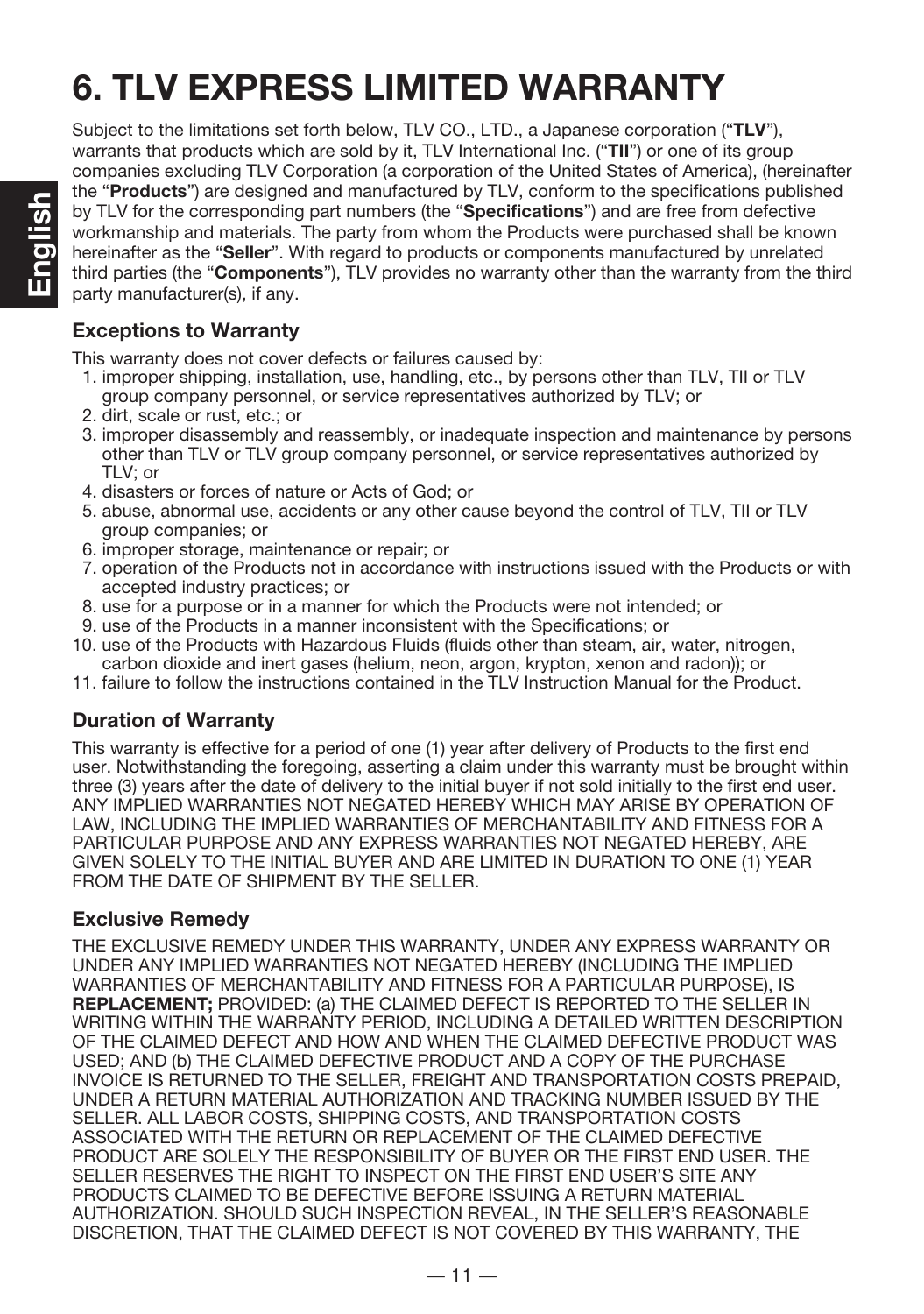PARTY ASSERTING THIS WARRANTY SHALL PAY THE SELLER FOR THE TIME AND EXPENSES RELATED TO SUCH ON-SITE INSPECTION.

#### **Exclusion of Consequential and Incidental Damages**

IT IS SPECIFICALLY ACKNOWLEDGED THAT THIS WARRANTY, ANY OTHER EXPRESS WARRANTY NOT NEGATED HEREBY, AND ANY IMPLIED WARRANTY NOT NEGATED HEREBY, INCLUDING THE IMPLIED WARRANTIES OF MERCHANTABILITY AND FITNESS FOR A PARTICULAR PURPOSE, DO NOT COVER, AND NEITHER TLV, TII NOR ITS TLV GROUP COMPANIES WILL IN ANY EVENT BE LIABLE FOR, INCIDENTAL OR CONSEQUENTIAL DAMAGES, INCLUDING, BUT NOT LIMITED TO LOST PROFITS, THE COST OF DISASSEMBLY AND SHIPMENT OF THE DEFECTIVE PRODUCT, INJURY TO OTHER PROPERTY, DAMAGE TO BUYER'S OR THE FIRST END USER'S PRODUCT, DAMAGE TO BUYER'S OR THE FIRST END USER'S PROCESSES, LOSS OF USE, OR OTHER COMMERCIAL LOSSES. WHERE, DUE TO OPERATION OF LAW, CONSEQUENTIAL AND INCIDENTAL DAMAGES UNDER THIS WARRANTY, UNDER ANY OTHER EXPRESS WARRANTY NOT NEGATED HEREBY OR UNDER ANY IMPLIED WARRANTY NOT NEGATED HEREBY (INCLUDING THE IMPLIED WARRANTIES OF MERCHANTABILITY AND FITNESS FOR A PARTICULAR PURPOSE) CANNOT BE EXCLUDED, SUCH DAMAGES ARE EXPRESSLY LIMITED IN AMOUNT TO THE PURCHASE PRICE OF THE DEFECTIVE PRODUCT. THIS EXCLUSION OF CONSEQUENTIAL AND INCIDENTAL DAMAGES, AND THE PROVISION OF THIS WARRANTY LIMITING REMEDIES HEREUNDER TO REPLACEMENT, ARE INDEPENDENT PROVISIONS, AND ANY DETERMINATION THAT THE LIMITATION OF REMEDIES FAILS OF ITS ESSENTIAL PURPOSE OR ANY OTHER DETERMINATION THAT EITHER OF THE ABOVE REMEDIES IS UNENFORCEABLE, SHALL NOT BE CONSTRUED TO MAKE THE OTHER PROVISIONS UNENFORCEABLE.

#### **Exclusion of Other Warranties**

THIS WARRANTY IS IN LIEU OF ALL OTHER WARRANTIES, EXPRESS OR IMPLIED, AND ALL OTHER WARRANTIES, INCLUDING BUT NOT LIMITED TO THE IMPLIED WARRANTIES OF MERCHANTABILITY AND FITNESS FOR A PARTICULAR PURPOSE, ARE EXPRESSLY DISCLAIMED.

#### **Severability**

Any provision of this warranty which is invalid, prohibited or unenforceable in any jurisdiction shall, as to such jurisdiction, be ineffective to the extent of such invalidity, prohibition or unenforceability without invalidating the remaining provisions hereof, and any such invalidity, prohibition or unenforceability in any such jurisdiction shall not invalidate or render unenforceable such provision in any other jurisdiction.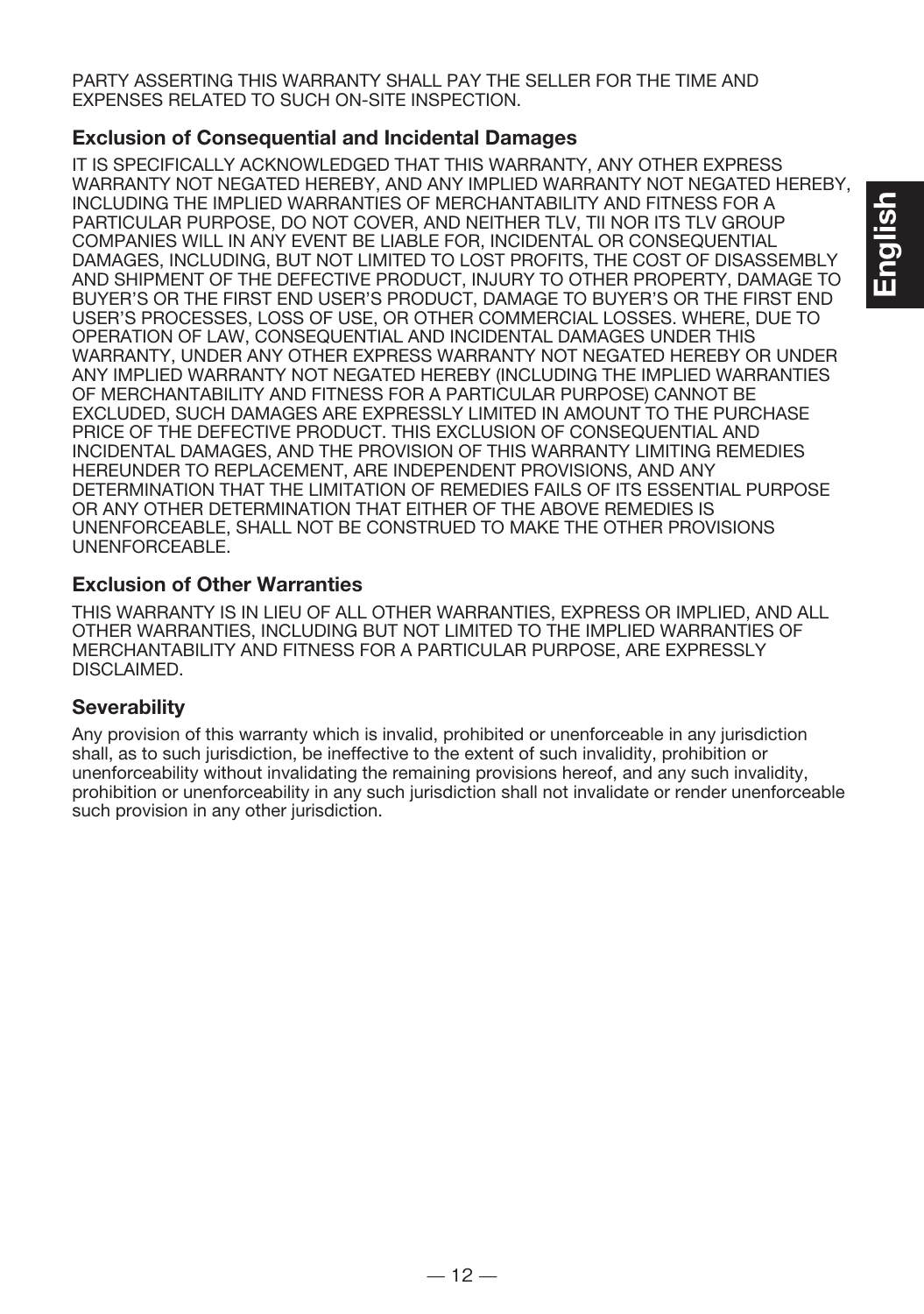## **6. Eingeschränkte ausdrückliche Garantie der TLV**

Vorbehaltlich der nachfolgenden Einschränkungen versichert die TLV CO., LTD., eine Gesellschaft nach japanischem Recht ("TLV"), dass die von ihr, von der TLV International Inc. ("TII") oder von einer ihrer Konzerngesellschaften mit Ausnahme der TLV Corporation (einer Gesellschaft nach dem Recht der Vereinigten Staaten von Amerika) vertriebenen Produkte (nachstehend "**die Produkte**") durch die TLV gemäß den von ihr für die jeweiligen Teilenummern veröffentlichten Technischen Daten (nachstehend "die Technischen Daten") konstruiert und gefertigt wurden und keinerlei Verarbeitungs- und Materialmängel aufweisen. Die Partei, von der die Produkte erworben wurden, wird im Folgenden als "der Verkäufer" bezeichnet. Für Produkte oder Komponenten (nachstehend "die Komponenten"), die von unverbundenen Dritten hergestellt wurden, gewährt die TLV über eine etwaige Fremdherstellergarantie hinaus keinerlei Garantie.

#### **Ausnahmen von der Garantie**

Diese Garantie gilt nicht für Defekte oder Störungen infolge von:

- 1. unsachgemäßem Versand, unsachgemäßer Installation, Handhabung etc. durch Dritte, die nicht zum Personenkreis von TLV, TII, TLV-Konzerngesellschaften oder von TLV ermächtigten Dienstleistern gehören;
- 2. Schmutz, Abbrand, Rost etc.;
- 3. unsachgemäße Demontage oder Remontage oder unzureichende Inspektion und Wartung durch Dritte, die nicht zum Personenkreis von TLV, TLV-Konzerngesellschaften oder von TLV ermächtigten Dienstleistern gehören;
- 4. Naturkatastrophen, Naturgewalten oder höhere Gewalt;
- 5. Missbrauch, falscher Gebrauch, Unfälle oder anderen Gründen, die sich der Kontrolle von TLV, TII oder TLV-Konzerngesellschaften entziehen;
- 6. unsachgemäßer Aufbewahrung, Wartung oder Reparatur;
- 7. den mit den Produkten gelieferten Anweisungen oder den üblichen Branchengepflogenheiten zuwiderlaufender Bedienung der Produkte;
- 8. zweckfremder Verwendung;
- 9. mit den Technischen Daten unvereinbarer Verwendung;
- 10. Verwendung der Produkte mit gefährlichen Flüssigkeiten (Flüssigkeiten, die weder Wasserdampf, Luft, Wasser, Stickstoff oder Kohlenstoffdioxid noch Inertgase (wie Helium, Neon, Argon, Krypton, Xenon, Radon etc.)) sind;
- 11. Nichtbefolgung der Anweisungen in der TLV-Gebrauchsanweisung für das Produkt.

#### **Gültigkeitsdauer der Garantie**

Die Garantie gilt für einen Zeitraum von einem (1) Jahr nach Auslieferung der Produkte an deren ersten Endbenutzer. Ungeachtet der obigen Bestimmungen sind Ansprüche im Rahmen dieser Garantie innerhalb von drei (3) Jahren nach der Auslieferung an den Erstkäufer geltend zu machen, falls der Erstkäufer und der erste Endbenutzer nicht identisch sind.

Jegliche hier nicht ausgeschlossene implizite Garantie, die von Rechts wegen entsteht, einschließlich der impliziten Garantie der Marktgängigkeit und der Tauglichkeit für einen bestimmten Zweck, sowie jegliche hier nicht ausgeschlossene ausdrückliche Garantie gelten nur gegenüber dem Erstkäufer und sind auf ein (1) Jahr nach dem Versand durch den Verkäufer beschränkt.

#### **Einschränkung der Rechtsbehelfe**

Der einzig zulässige Rechtsbehelf im Rahmen dieser Garantie sowie im Falle jeglicher ausdrücklicher Garantie oder implizierter Garantien, die hier nicht ausgeschlossen sind (einschließlich der impliziten Garantie der Marktgängigkeit und der Tauglichkeit für einen bestimmten Zweck), ist der **Ersatz,** sofern: (a) Der geltend gemachte Mangel dem Verkäufer schriftlich innerhalb der Garantiedauer mitgeteilt wird und diese Mitteilung eine schriftliche Beschreibung des behaupteten Mangels und eine Beschreibung, wie und wann das für mangelhaft befundene Produkt verwendet wurde, enthält; und (b) das für mangelhaft befundene Produkt nebst einer Kopie der für den Kauf ausgestellten Rechnung dem Verkäufer unter Vorauszahlung der Fracht- und Versandkosten und mit einer vom Verkäufer ausgestellten Retourgenehmigung und einer Nachverfolgungsnummer zurückgesandt wird. Der Verkäufer behält sich das Recht vor, jegliches für mangelhaft befundenes Produkt am Standort des ersten Endbenutzers zu inspizieren, bevor er eine Retourgenehmigung ausstellt. Ergibt diese Inspektion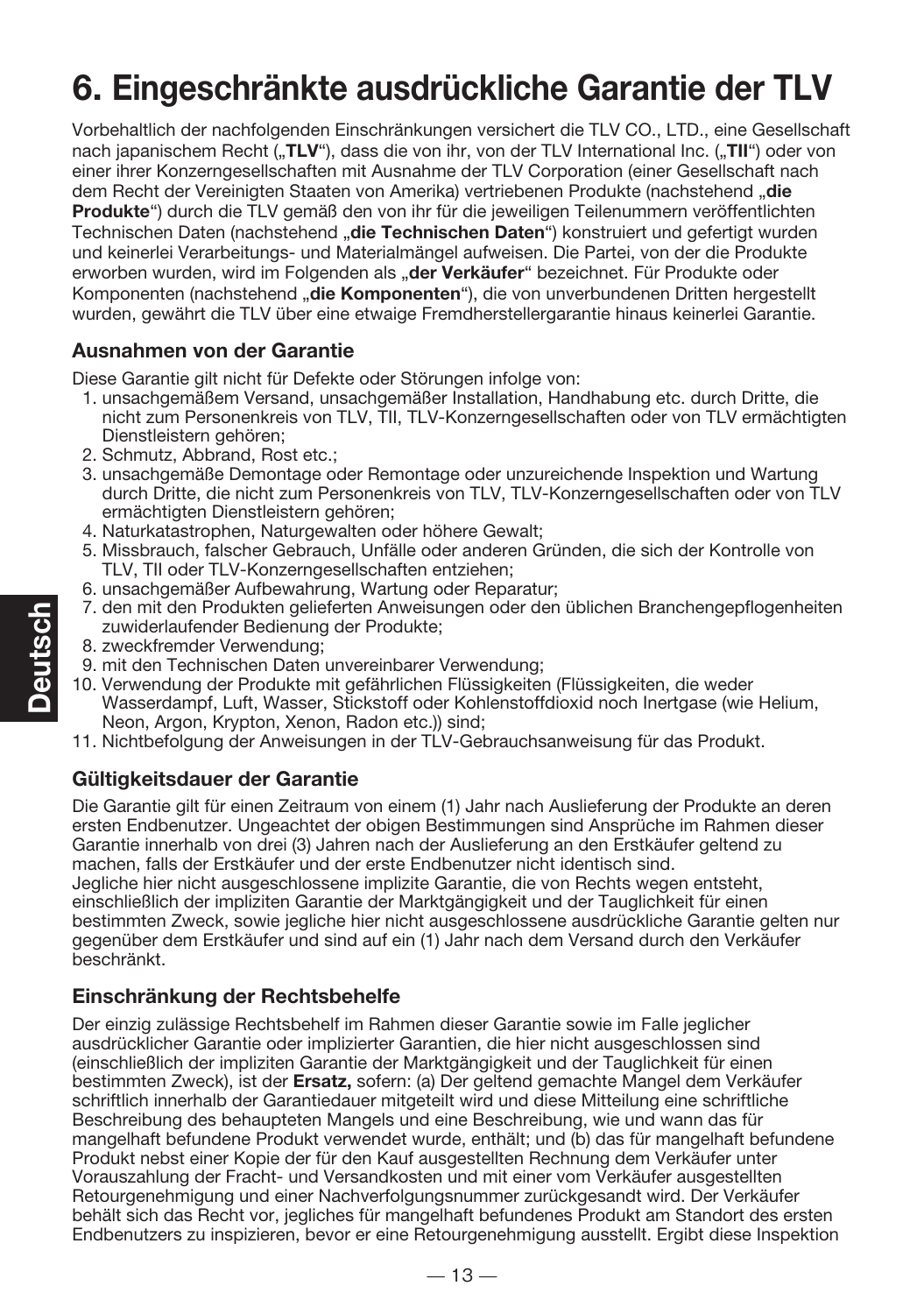nach dem verantwortlichen Ermessen des Verkäufers, dass der behauptete Mangel von der vorliegenden Garantie nicht gedeckt ist, so hat die Partei, welche den Garantieanspruch geltend macht, den Verkäufer für den Kosten- und Zeitaufwand der vor Ort getätigten Inspektion zu entschädigen.

#### **Haftungsausschluss für Folge- und Zufallsschäden**

Es wird ausdrücklich darauf hingewiesen, dass diese Garantie, jegliche andere ausdrückliche Garantie, die hier nicht ausgeschlossen ist, sowie jegliche implizite Garantie, die hier nicht ausgeschlossen ist, einschließlich der impliziten Garantie der Marktgängigkeit und der Tauglichkeit für einen bestimmten Zweck, Folge- und Zufallsschäden, einschließlich aber nicht beschränkt auf Gewinneinbußen, Kosten für Demontage und Versand des mangelhaften Produkts, Schäden an anderem Eigentum, Schäden an Produkten des Käufers oder des ersten Endbenutzers, Schäden an den Verfahren des Käufers oder des ersten Endbenutzers und entgangenem Nutzen oder sonstigen geschäftlichen Verlusten, nicht abdecken. Soweit von Rechts wegen eine Haftung für Folge- und Zufallsschäden im Rahmen dieser Garantie oder im Rahmen einer anderen ausdrücklichen Garantie, die hier nicht ausgeschlossen ist, oder im Rahmen einer impliziten Garantie, die hier nicht ausgeschlossen ist(einschließlich der impliziten Garantie der Marktgängigkeit und der Tauglichkeit für einen bestimmten Zweck), nicht ausgeschlossen werden kann, ist diese Haftung ausdrücklich auf die Höhe des Kaufpreises des mangelhaften Produkts beschränkt. Der Haftungsausschluss für Folge- und Zufallsschäden und die Bestimmungen dieser Garantie zur Beschränkung der hierunter gültigen Rechtsbehelfe auf Ersatz sind voneinander unabhängige Bestimmungen und keine Feststellung, dass die Beschränkung der Rechtsbehelfe ihren eigentlichen Zweck verfehlt, und auch keine andere Feststellung der Unwirksamkeit einer der beiden obigen Bestimmungen kann derart ausgelegt werden, dass sie die Unwirksamkeit der jeweils anderen Bestimmung nach sich zieht.

#### **Ausschluss sonstiger Garantien**

Diese Garantie gilt anstelle aller sonstigen ausdrücklichen oder impliziten Garantien, und alle übrigen Garantien, einschließlich aber nicht beschränkt auf die implizite Garantie der Marktgängigkeit und Tauglichkeit für einen bestimmten Zweck, werden ausdrücklich ausgeschlossen.

#### **Abtrennbarkeit von Bestimmungen**

Jede Bestimmung dieser Garantie, die in einer bestimmten Rechtsordnung ungültig, unrechtmäßig oder nicht vollstreckbar ist, verliert in der jeweiligen Rechtsordnung ihre Wirksamkeit im Maße dieser Ungültigkeit, Unrechtmäßigkeit oder Nichtvollstreckbarkeit, ohne dabei die Gültigkeit der übrigen Bestimmungen der Garantie zu beeinträchtigen und ohne dabei die Gültigkeit oder Vollstreckbarkeit der jeweiligen Bestimmung in anderen Rechtsordnungen zu beeinträchtigen.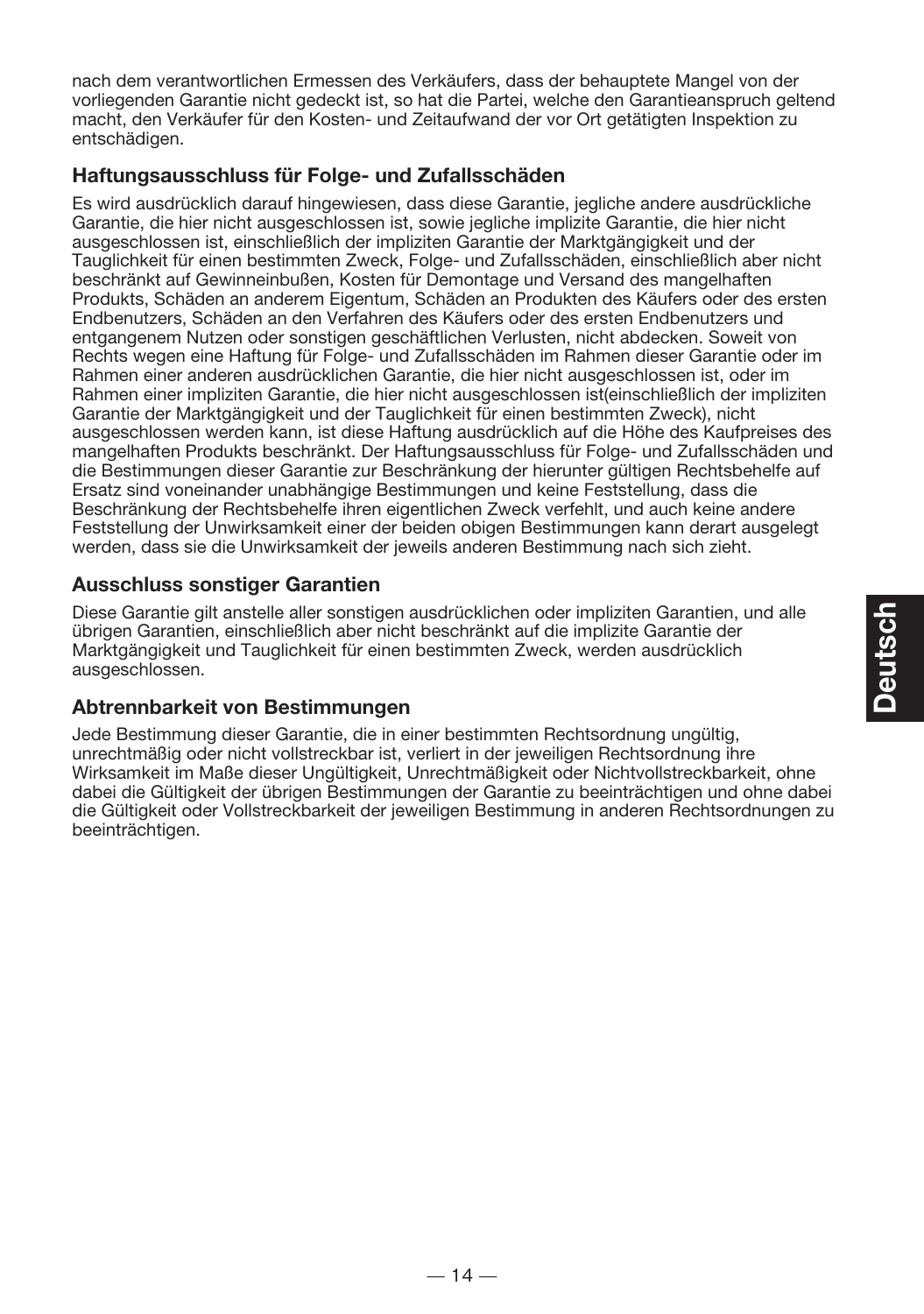# **6. GARANTIE LIMITÉE EXPRESSE TLV**

Sous réserve des limitations mentionnées ci-dessous, TLV CO., LTD., une société japonaise (« **TLV** »), garantit que les produits vendus par elle-même, par TLV International Inc. (« **TII** ») ou par l'une des sociétés de son groupe, à l'exclusion de TLV Corporation (une société des États-Unis d'Amérique), (ci-après, les « **Produits** ») sont conçus et fabriqués par TLV, conformément aux spécifications publiées par TLV pour les numéros de pièces correspondants (les « **Spécifications** ») et qu'ils sont exempts de défauts de fabrication et des matériaux. La partie auprès de laquelle les Produits ont été achetés sera dénommée ci-après le « **Vendeur** ». Concernant les produits ou composants fabriqués par des parties tierces non liées (les « **Composants** »), TLV ne fournit aucune garantie autre que la garantie du(des) fabricant(s) tiers, le cas échéant.

#### **Exceptions à la garantie**

La présente garantie ne couvre pas les défauts ou défaillances causés par :

- 1. une expédition, une installation, une utilisation, une manipulation, etc. inadaptée(s) par des personnes autres que TLV, TII ou une société du groupe TLV, ou des agents de service autorisés par TLV, ou
- 2. la souillure, les dépôts calcaires ou la rouille, etc., ou
- 3. un démontage et un remontage incorrects, ou une inspection et une maintenance inadéquates par des personnes autres que TLV, TII ou une société du groupe TLV, ou des agents de service autorisés par TLV, ou
- 4. des catastrophes ou des phénomènes naturels ou des actes de Dieu, ou
- 5. l'abus, l'utilisation anormale, les accidents ou toute autre cause échappant au contrôle de TLV, de TII ou des sociétés du groupe TLV, ou
- 6. un stockage, une maintenance ou une réparation inadéquats, ou
- 7. une utilisation des Produits non conforme aux instructions fournies avec les Produits ou aux pratiques admises dans le secteur, ou
- 8. une utilisation à une fin ou d'une manière auxquelles les Produits n'étaient pas destinés, ou
- 9. l'utilisation des Produits d'une manière non conforme aux Spécifications, ou
- 10. l'utilisation des Produits avec des Fluides Dangereux (fluides autres que la vapeur, l'air, l'eau, l'azote, la dioxyde de carbone et les gaz inertes [par exemple, hélium, néon, argon, krypton, xénon et radon, etc.]), ou
- 11. le non-respect des instructions contenues dans le Manuel d'Utilisation TLV pour le Produit.

### **Durée de la garantie**

Cette garantie est valide pour une durée d'un (1) an après livraison des Produits au premier utilisateur final. Nonobstant ce qui précède, toute réclamation au titre de cette garantie devra être faite dans les trois (3) ans à dater desuivant la date de livraison à l'acheteur initial si la vente n'estles Produits n'ont pas été vendus initialement faite au premier utilisateur final. TOUTES GARANTIES TACITES NON REJETÉES PAR LES PRÉSENTES POUVANT SURVENIRRÉSULTER DE L'APPLICATION PAR EFFET DE LA LOI, Y COMPRIS LES GARANTIES TACITES DE QUALITÉ MARCHANDE ET D'ADÉQUATION À UN USAGE PARTICULIER, ET TOUTES GARANTIES EXPRESSES NON REJETÉES PAR LES PRÉSENTES SONT DONNÉES UNIQUEMENT À L'ACHETEUR INITIAL ET SONT LIMLITÉES À UNE DURÉE D'UN (1) AN À COMPTER DE LA DATE D'EXPÉDITION PAR LE VENDEUR.

#### **Recours exclusif**

LE RECOURS EXCLUSIF AU TITRE DE CETTE GARANTIE, AU TITRE DE TOUTE GARANTIE EXPRESSE OU AU TITRE DE TOUTES GARANTIES TACITES NON REJETÉES PAR LES PRÉSENTES (Y COMPRIS LES GARANTIES TACITES DE QUALITÉ MARCHANDE OU D'ADÉQUATION À UN USAGE PARTICULIER), EST LE **REMPLACEMENT;** À CONDITION QUE : (a) LE DÉFAUT INVOQUÉ SOIT SIGNALÉ AU VENDEUR PAR ÉCRIT AU COURS DE LA PÉRIODE DE GARANTIE, AVEC UNE DESCRIPTION ÉCRITE DÉTAILLÉE PRÉCISANT LE DÉFAUT INVOQUÉ ET COMMENT ET QUAND LE PRODUIT DÉFECTUEUX INVOQUÉ A ÉTÉ UTILISÉ; ET (b) LE PRODUIT DÉFECTUEUX INVOQUÉ ET UNE COPIE DE LA FACTURE D'ACHAT SOIENT RETOURNÉS AU VENDEUR, FRAIS DE PORT PRÉPAYÉS, AVEC UNE AUTORISATION DE RETOUR DE MATÉRIEL ET UN NUMÉRO DE SUIVI ÉMIS PAR LE VENDEUR. TOUS LES FRAIS DE MAIN D'ŒUVRE, D'EXPÉDITION ET DE PORT ASSOCIÉS AU RETOUR OU REMPLACEMENT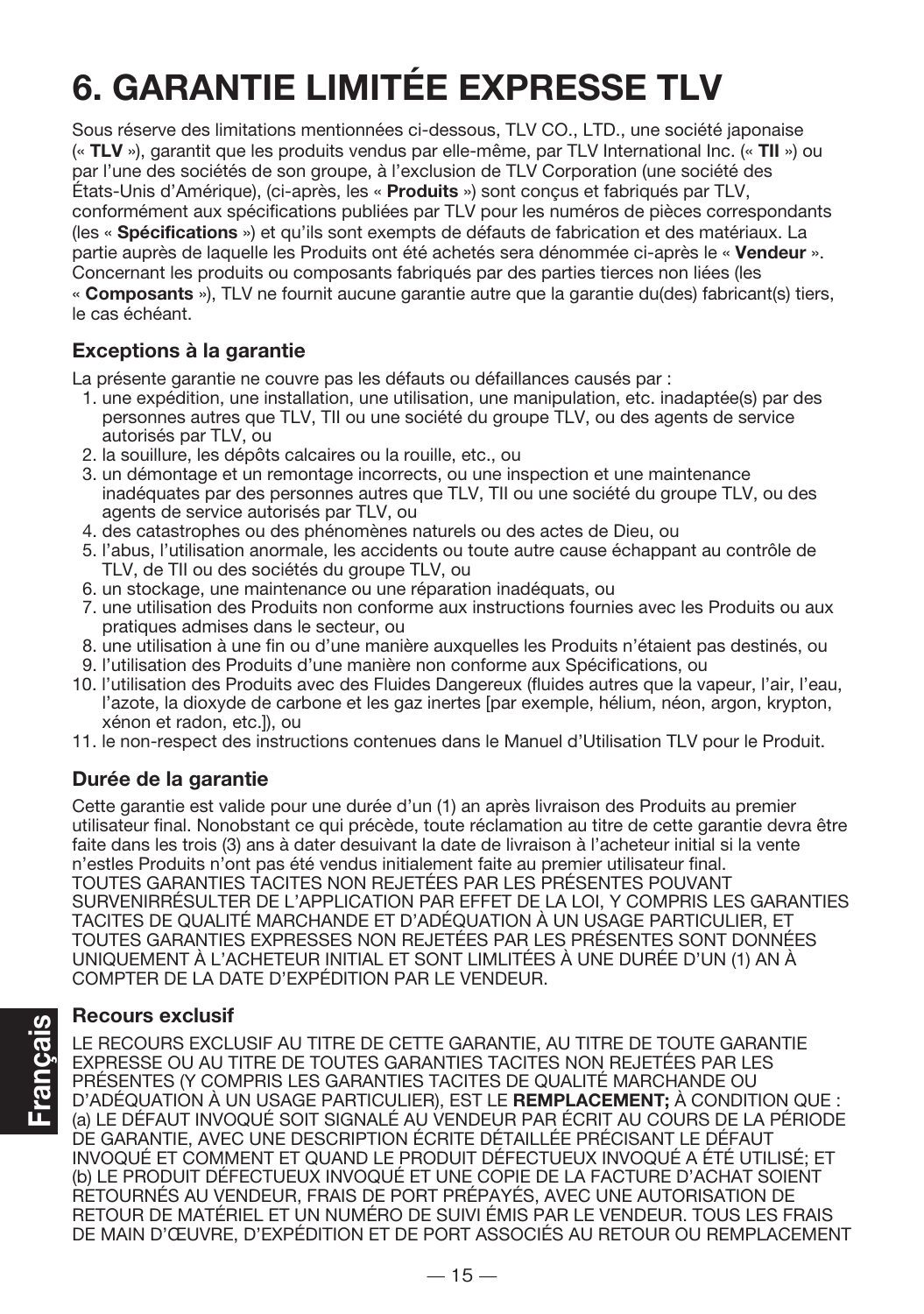DU PRODUIT DÉFECTUEUX INVOQUÉ SONT DE LA SEULE RESPONSABILITÉ DE L'ACHETEUR OU DU PREMIER UTILISATEUR FINAL. LE VENDEUR SE RÉSERVE LE DROIT D'INSPECTER SUR LE SITE DU PREMIER UTILISATEUR FINAL TOUT PRODUIT INVOQUÉ COMME ÉTANT DÉFECTUEUX AVANT D'ÉMETTRE UNE AUTORISATION DE RETOUR DE MATÉRIEL. SI CETTE INSPECTION DEVAIT RÉVÉLER, À L'APPRÉCIATION RAISONNABLE DU VENDEUR, QUE LE DÉFAUT INVOQUÉ N'EST PAS COUVERT PAR LA PRÉSENTE GARANTIE, LA PARTIE FAISANT VALOIR LE DROIT À GARANTIE DEVRA PAYER LE VENDEUR POUR LE TEMPS ET LES FRAIS LIÉS À LADITE INSPECTION SUR SITE.

#### **Exclusion des dommages indirects ou consécutifs**

IL EST EXPRESSÉMENT ADMIS QUE LA PRÉSENTE GARANTIE, TOUTE AUTRE GARANTIE EXPRESSE NON REJETÉE PAR LES PRÉSENTES, ET TOUTE GARANTIE TACITE NON REJETÉE PAR LES PRÉSENTES, Y COMPRIS LES GARANTIES TACITES DE QUALITÉ MARCHANDE ET D'ADÉQUATION À UN USAGE PARTICULIER, NE COUVRENT PAS, DE MÊME QUE NI TLV, NI TII, NI LES SOCIÉTÉS DU GROUPE TLV NE POURRONT EN AUCUN CAS ÊTRE TENUES RESPONSABLES POUR, LES DOMMAGES CONSÉCUTIFS OU INDIRECTS, Y COMPRIS, MAIS SANS S'Y LIMITER, UNE PERTE DE BÉNÉFICES, LE COÛT DU DÉMONTAGE ET DE L'EXPÉDITION DU PRODUIT DÉFECTUEUX, LES DOMMAGES À D'AUTRES BIENS, LES DOMMAGES AU PRODUIT DE L'ACHETEUR OU DU PREMIER UTILISATEUR FINAL, LES DOMMAGES AUX PROCÉDÉS DE L'ACHETEUR OU DU PREMIER UTILISATEUR FINAL, LA PERTE D'USAGE, OU D'AUTRES PERTES COMMERCIALES. SI, PAR EFFET DE LA LOI, DES DOMMAGES INDIRECTS OU CONSÉCUTIFS AU TITRE DE LA PRÉSENTE GARANTIE, AU TITRE DE TOUTE AUTRE GARANTIE EXPRESSE NON REJETÉE PAR LES PRÉSENTES OU AU TITRE DE TOUTE AUTRE GARANTIE TACITE NON REJETÉE PAR LES PRÉSENTES (Y COMPRIS LES GARANTIES TACITES DE QUALITÉ MARCHANDE OU D'ADÉQUATION À UN USAGE PARTICULIER) NE PEUVENT ËTRE EXCLUS, LE MONTANT DES DOMMAGES-INTÉRÊTS QUI PEUVENT EN RÉSULTER EST EXPRESSÉMENT LIMITÉ AU PRIX D'ACHAT DU PRODUIT DÉFECTUEUX. CETTE EXCLUSION DES DOMMAGES INDIRECTS ET CONSÉCUTIFS, ET LA DISPOSITION DE LA PRÉSENTE GARANTIE LIMITANT LES VOIES DE RECOURS AU REMPLACEMENT, SONT DES DISPOSITIONS INDÉPENDANTES, ET S'IL ÉTAIT DÉTERMINÉ QUE LA LIMITATION DES RECOURS NE REMPLISSAIT PAS SA FONCTION ESSENTIELLE OU QUE L'UN OU L'AUTRE DES RECOURS SUSMENTIONNÉS ÉTAIT NON EXÉCUTOIRE, CETTE DÉTERMINATION NE DEVRA PAS ËTRE INTERPRÉTÉE COMME RENDANT LES AUTRES DISPOSITIONS NON EXÉCUTOIRES.

#### **Exclusion d'autres garanties**

CETTE GARANTIE REMPLACE TOUTE AUTRE GARANTIE, EXPRESSE OU TACITE, ET TOUTES LES AUTRES GARANTIES, Y COMPRIS MAIS SANS S'Y LIMITER LES GARANTIES TACITES DE QUALITÉ MARCHANDE OU D'ADÉQUATION À UN USAGE PARTICULIER, SONT EXPRESSÉMENT EXCLUES.

#### **Divisibilité**

Toute disposition de la présente garantie qui est invalide, interdite ou non exécutoire dans une juridiction quelconque devra, quant à cette juridiction, être considérée inopérante dans la mesure de cette invalidité ou interdiction ou de ce caractère non exécutoire, sans pour autant invalider les autres dispositions des présentes, et cette invalidité ou prohibition ou ce caractère non exécutoire dans une telle juridiction n'invalidera pas et ne rendra pas non exécutoire ladite disposition dans une autre juridiction.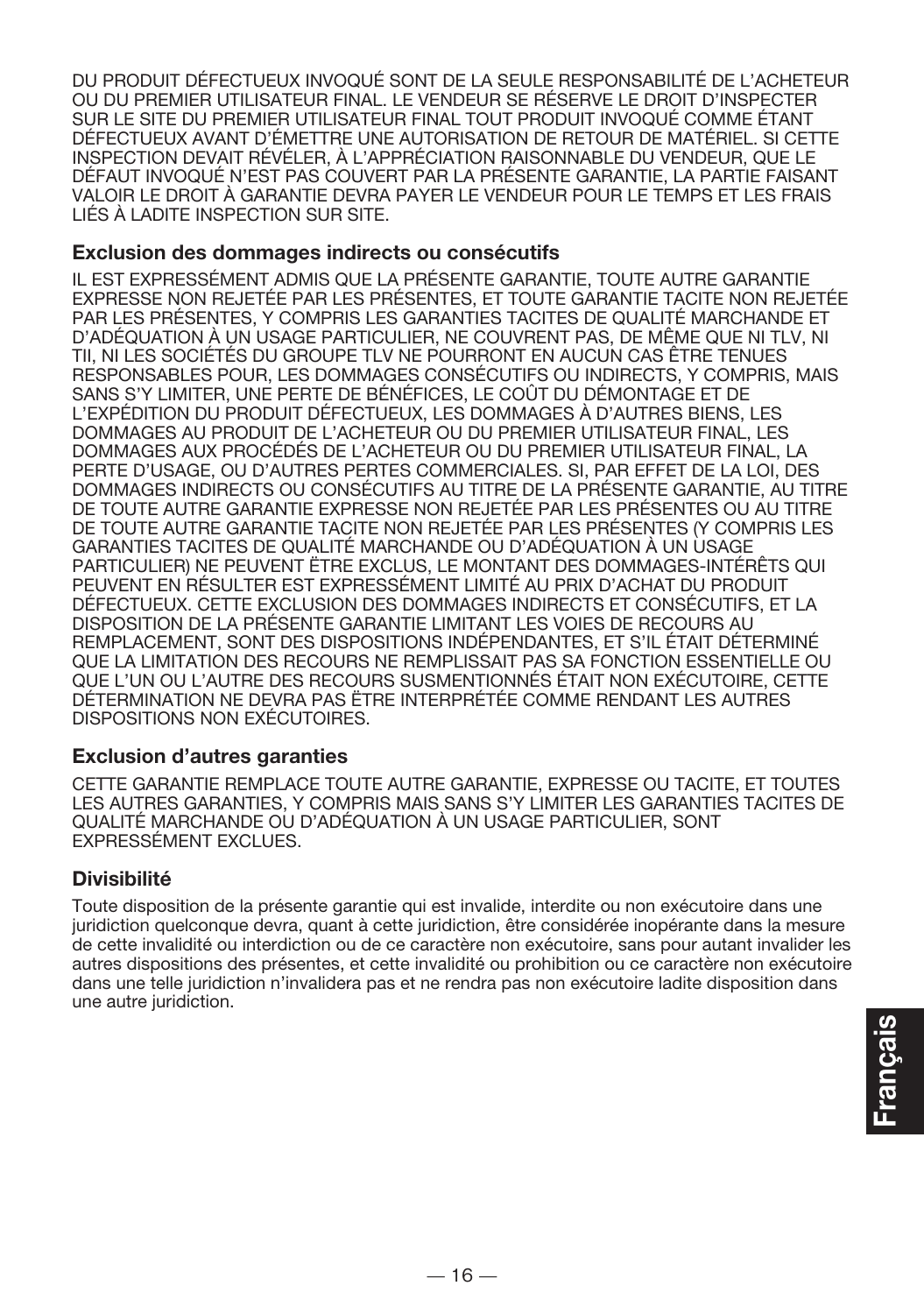$-17-$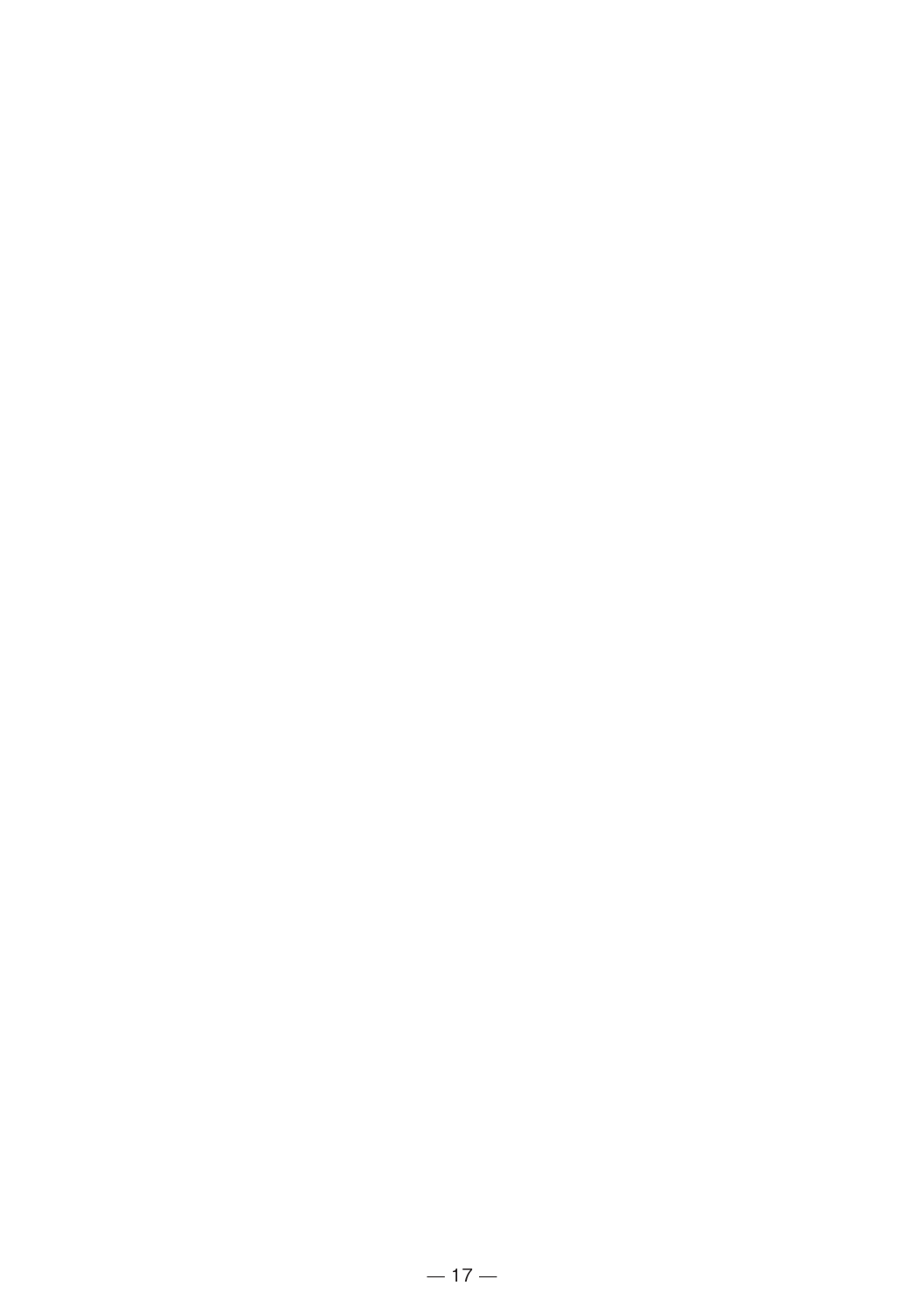| For Service or Technical Assistance:<br>Contact your TLV representative or your regional TLV office.             |                                                                                                                                                                                                                          |                                                        |
|------------------------------------------------------------------------------------------------------------------|--------------------------------------------------------------------------------------------------------------------------------------------------------------------------------------------------------------------------|--------------------------------------------------------|
| Für Reparatur und Wartung:<br>Wenden Sie sich bitte an Ihre TLV Vertretung oder an eine der TLV Niederlassungen. |                                                                                                                                                                                                                          |                                                        |
| Pour tout service ou assistance technique:<br>Contactez votre agent TLV ou votre bureau régional TLV.            |                                                                                                                                                                                                                          |                                                        |
|                                                                                                                  | USA and Canada: TLV. CORPORATION<br>USA und Kanada: 13901 South Lakes Drive, Charlotte,<br>E.U. et le Canada: NC 28273-6790, U.S.A.                                                                                      | Tel: [1]-704-597-9070<br>Fax: [1]-704-583-1610         |
|                                                                                                                  | Mexico and Latin America: TLV. ENGINEERING S. A. DE C.V.<br>Mexiko und Lateinamerika: Av. Jesús del Monte 39-B-1001, Col. Hda. de las Palmas,<br>Mexique et Amérique latine: Huixquilucan, Edo. de México, 52763, Mexico | Tel: [52]-55-5359-7949<br>Fax: [52]-55-5359-7585       |
|                                                                                                                  | Europe: TLV. EURO ENGINEERING GmbH<br>Europa: Daimler-Benz-Straße 16-18,<br>Europe: 74915 Waibstadt, Germany                                                                                                             | Tel: [49]-(0)7263-9150-0<br>Fax: [49]-(0)7263-9150-50  |
|                                                                                                                  | United Kingdom: TLV. EURO ENGINEERING UK LTD.<br>Großbritannien: Units 7 & 8, Furlong Business Park, Bishops Cleeve,<br>Royaume Uni: Gloucestershire GL52 8TW, UK                                                        | Tel: [44]-(0)1242-227223<br>Fax: [44]-(0)1242-223077   |
|                                                                                                                  | <b>France: TLV. EURO ENGINEERING FRANCE SARL</b><br>Frankreich: Parc d'Ariane 2, bât. C, 290 rue Ferdinand Perrier,<br>France: 69800 Saint Priest, France                                                                | Tel: [33]-(0)4-72482222<br>Fax: [33]-(0)4-72482220     |
|                                                                                                                  | Oceania: TLV. PTY LIMITED<br>Ozeanien: Unit 8, 137-145 Rooks Road, Nunawading,<br>Océanie: Victoria 3131, Australia                                                                                                      | Tel: [61]-(0)3-9873 5610<br>Fax: [61]-(0)3-9873 5010   |
|                                                                                                                  | Southeast Asia: TLV. PTE LTD<br>Südostasien: 36 Kaki Bukit Place, #02-01/02,<br>Asie du Sud-Est: Singapore 416214                                                                                                        | Tel: [65]-6747 4600<br>Fax: [65]-6742 0345             |
|                                                                                                                  | China: TLV SHANGHAI CO., LTD.<br>China: Room 5406, No. 103 Cao Bao Road.<br>Chine: Shanghai, China 200233                                                                                                                | Tel: [86]-(0)21-6482-8622<br>Fax: [86]-(0)21-6482-8623 |
|                                                                                                                  | Malaysia: TLV. ENGINEERING SDN, BHD.<br>Malaysien: No.16, Jalan MJ14, Taman Industri Meranti Jaya,<br>Malaisie: 47120 Puchong, Selangor, Malaysia                                                                        | Tel: [60]-3-8052-2928<br>Fax: [60]-3-8051-0899         |
|                                                                                                                  | Thailand: TLV. PRIVATE LIMITED<br>Thailand: 252/94 (K-L) 17th Floor, Muang Thai-Phatra Complex Tower B,<br>Thaïlande: Rachadaphisek Road, Huaykwang, Bangkok 10310, Thailand                                             | Tel: [66]-2-693-3799<br>Fax: [66]-2-693-3979           |
|                                                                                                                  | Korea: $T\mathbf{L}V$ INC.<br>Korea: #302-1 Bundang Technopark B, 723 Pangyo-ro,<br>Corée: Bundang, Seongnam, Gyeonggi, 13511, Korea                                                                                     | Tel: [82]-(0)31-726-2105<br>Fax: [82]-(0)31-726-2195   |
|                                                                                                                  | Middle East: TLV. ENGINEERING FZCO<br>Naher Osten: Building 2W, No. M002, PO Box 371684,<br>Proche-Orient: Dubai Airport Free Zone, Dubai, UAE                                                                           | Email: sales-me@tlv.co.jp                              |
|                                                                                                                  | Other countries: TLV. INTERNATIONAL, INC.<br>Andere Länder: 881 Nagasuna, Noguchi, Kakogawa,<br>Autres pays: Hyogo 675-8511, Japan                                                                                       | Tel: [81]-(0)79-427-1818<br>Fax: [81]-(0)79-425-1167   |